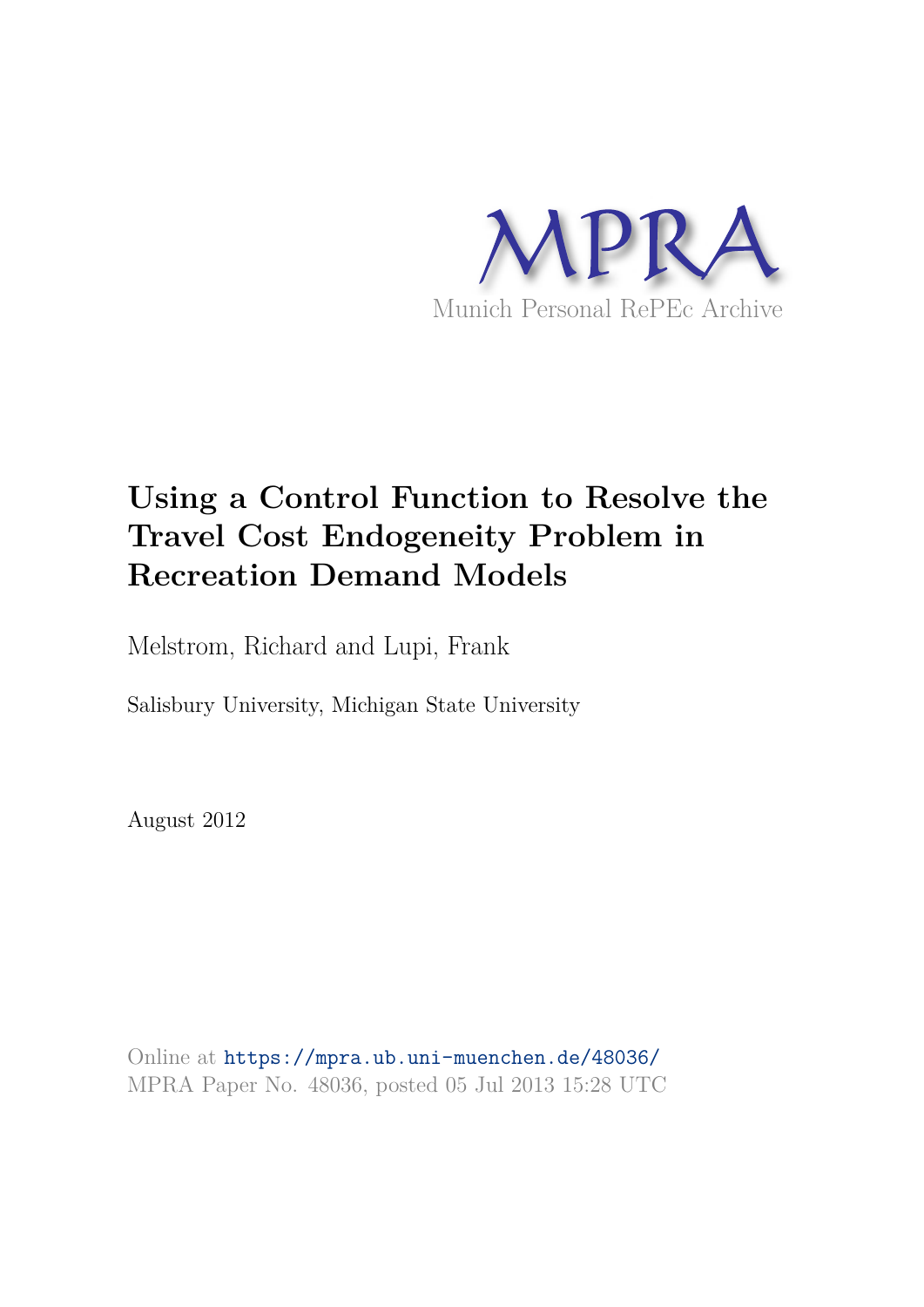## **Using a Control Function to Resolve the Travel Cost Endogeneity Problem in Recreation**

#### **Demand Models**

Richard T. Melstrom Department of Economics and Finance Department of Environmental Studies Salisbury University

Frank Lupi Department of Agricultural, Food and Resource Economics Department of Fisheries and Wildlife Michigan State University

**Running title: Resolving Travel Cost Endogeneity with a Control Function** 

| <b>Corresponding Author:</b> | Richard T. Melstrom                 |
|------------------------------|-------------------------------------|
|                              | Department of Economics and Finance |
|                              | <b>Salisbury University</b>         |
|                              | Purdue Hall                         |
|                              | 1101 Camden Avenue                  |
|                              | Salisbury, MD 21801-6860            |
|                              | rtmelstrom@salisbury.edu            |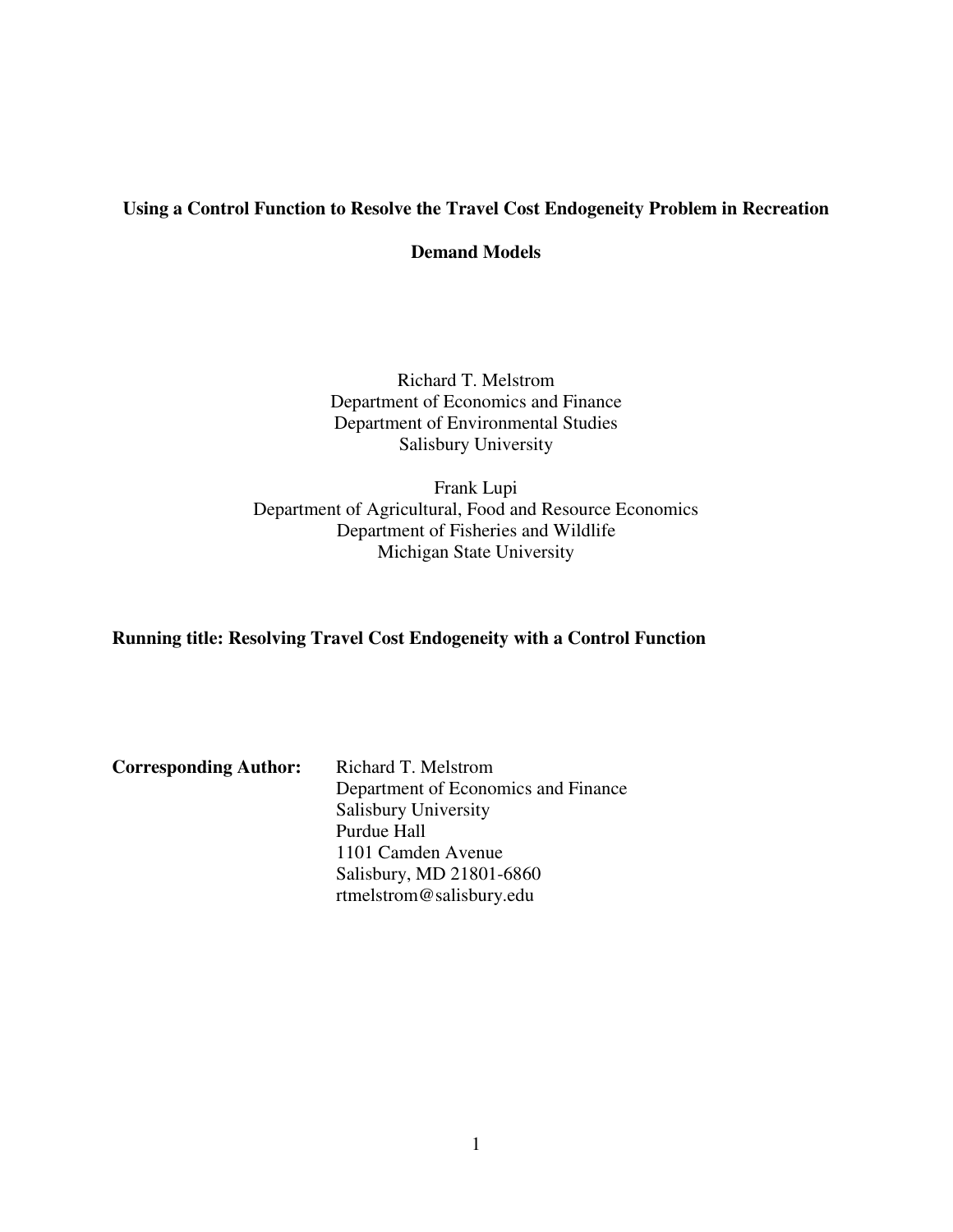# **Using a Control Function to Resolve the Travel Cost Endogeneity Problem in Recreation Demand Models**

#### **Abstract**

This paper proposes using a control function to correct for endogeneity in recreation demand models. The control function approach is contrasted with the method of alternative specific constants (ASCs), which has been cautiously promoted in the literature. As an application, we consider the case of travel cost endogeneity in the demand for Great Lakes recreational fishing. Using data on Michigan anglers, we employ a random utility model of site choice. We show that either ASCs or the control function can correct for travel cost endogeneity, although we find that the model with ASCs produces significantly weaker results. Overall, compared with traditional approaches control functions may offer a more flexible means to eliminate endogeneity in recreation demand models.

#### **Keywords**

Recreation demand, random utility model, travel cost method, travel cost endogeneity, control function, alternative specific constants, recreational fishing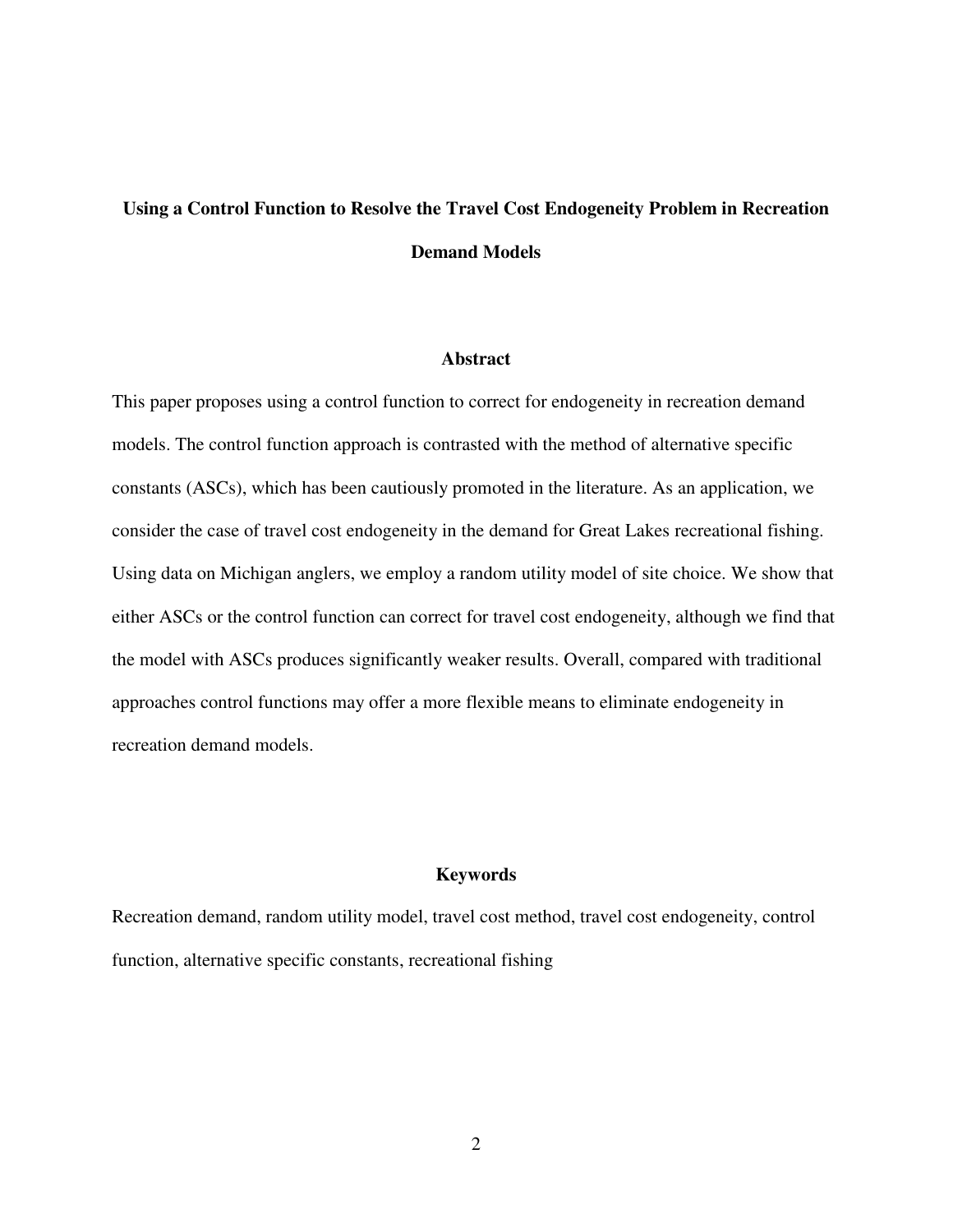#### **1 Introduction**

How the demand for recreation trips is formulated can play a significant role in valuing recreation sites and site quality characteristics. In particular, if some trip and site characteristics important to the recreationist's visiting decision are ignored (e.g. water quality, substitute sites), researchers may misinterpret the value of other, observed site characteristics or the value of the site itself. How a researcher chooses to addresses the site characteristics not directly observed is therefore an important concern.

 Endogeneity of explanatory variables is a standard econometric problem. In recreation demand modeling, endogeneity is typically a matter of omitted variables, in that the observed, explanatory variables may be correlated with the unobservables. For example, hikers may be willing to drive farther in order to hike remote trails, inducing a positive correlation between remoteness and travel cost, so if remoteness is unobserved travel cost will be endogenous. Endogeneity violates a critical consistency condition in model estimation, so recreation demand models that ignore omitted variables risk biased parameter and welfare estimates (Moeltner and von Haefen 2011). This problem is generally recognized by recreation demand researchers (e.g. Parsons 1991; Hausman et al. 1995; Murdock 2006; Weber et al. 2012). Biased estimates of the travel cost effect in recreation demand is also a particularly serious issue because the travel cost coefficient is the denominator in formulas for the valuation of sites and site characteristics.

 This paper explores the issue of travel cost endogeneity in a model of the demand for recreational fishing. Using a random utility framework and data on site characteristics and angler trips, one can value recreational fishing sites and their amenities, but these values will be biased if travel cost is endogenous. We examine and compare two methods to correct for travel cost endogeneity. The first method is alternative specific constants (ASCs), which has been used in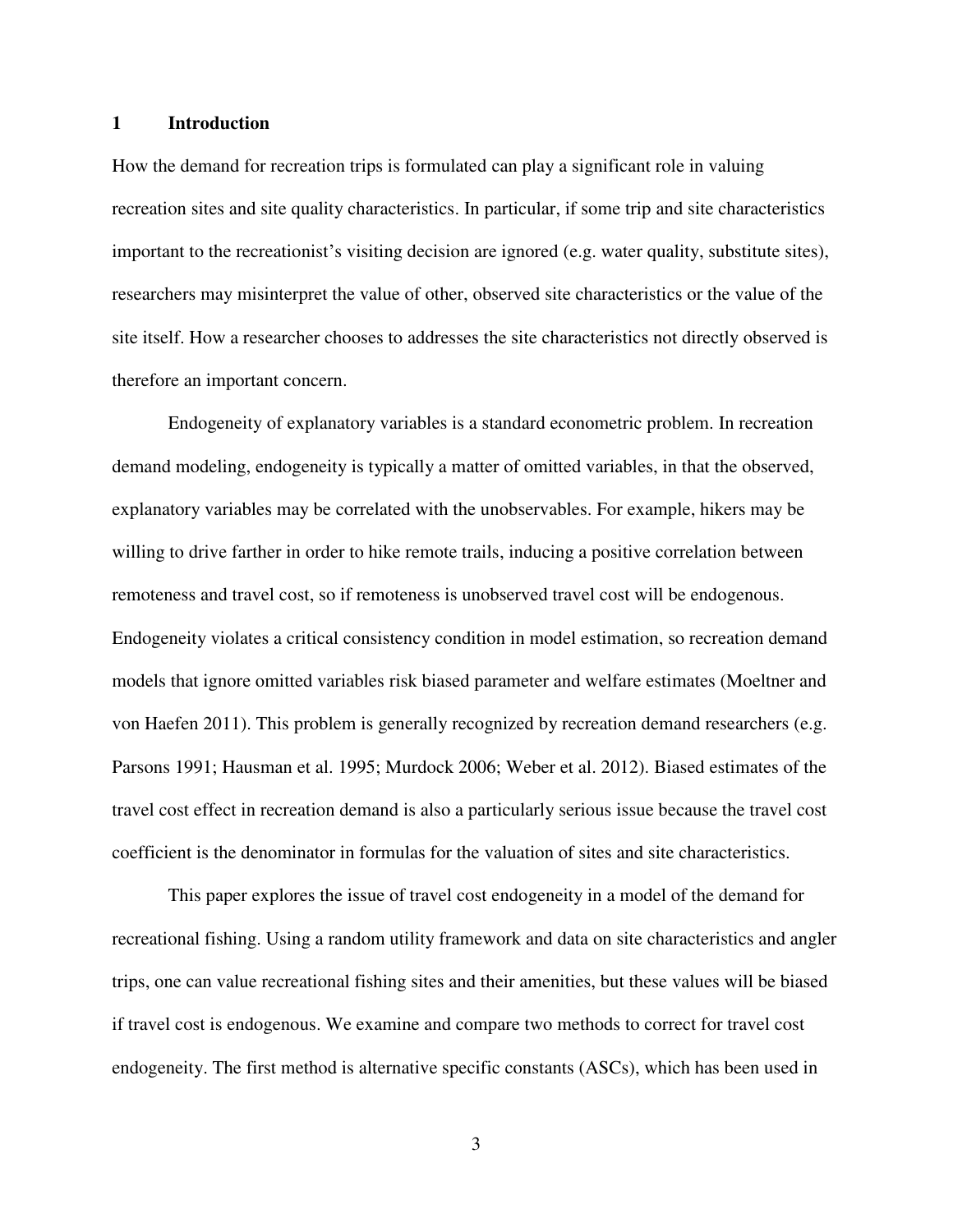recreation demand applications before (e.g. Murdock 2006; Hynes et al. 2007). The second method is the control function, which is novel to recreation demand modeling. A control function uses excluded instruments in a two-step estimation approach akin to two-stage least squares (2SLS). Using time variation in fuel prices, we derive an instrument that effectively conditions out the role omitted variables play on travel cost.

 Our application uses data on Great Lakes recreational anglers. Catch rates unique to the timing of fishing trips are used to describe the quality of fishing sites. Catch rates therefore vary across alternatives and time, so the fixed-effects nature of ASCs does not prohibit estimation of the catch rate effects in the site choice model. We examine the significance of travel cost endogeneity by comparing parameter and welfare estimates from models which ignore correlation between travel cost and the unobservables with those that use ASCs or a control function to correct for endogeneity. We also compare the usefulness of ASCs and control functions by comparing the results from the models which test these methods. Overall, our results indicate that applied researchers may find the control function a flexible means of correcting for endogeneity in recreation demand models.

#### **2 Background**

The travel cost endogeneity issue was first raised by Parsons (1991) and Randall (1994), who noted that recreation preferences could influence the choice of residential location. That is, travel cost is not exogenous if a person considers the distance to the recreation site when they choose where to live. This argument is closely related to the theory motivating hedonic analysis, which values amenities through home prices. With hedonic analysis, individuals are assumed to select a home based on the proximity of work and leisure opportunities and environmental amenities. In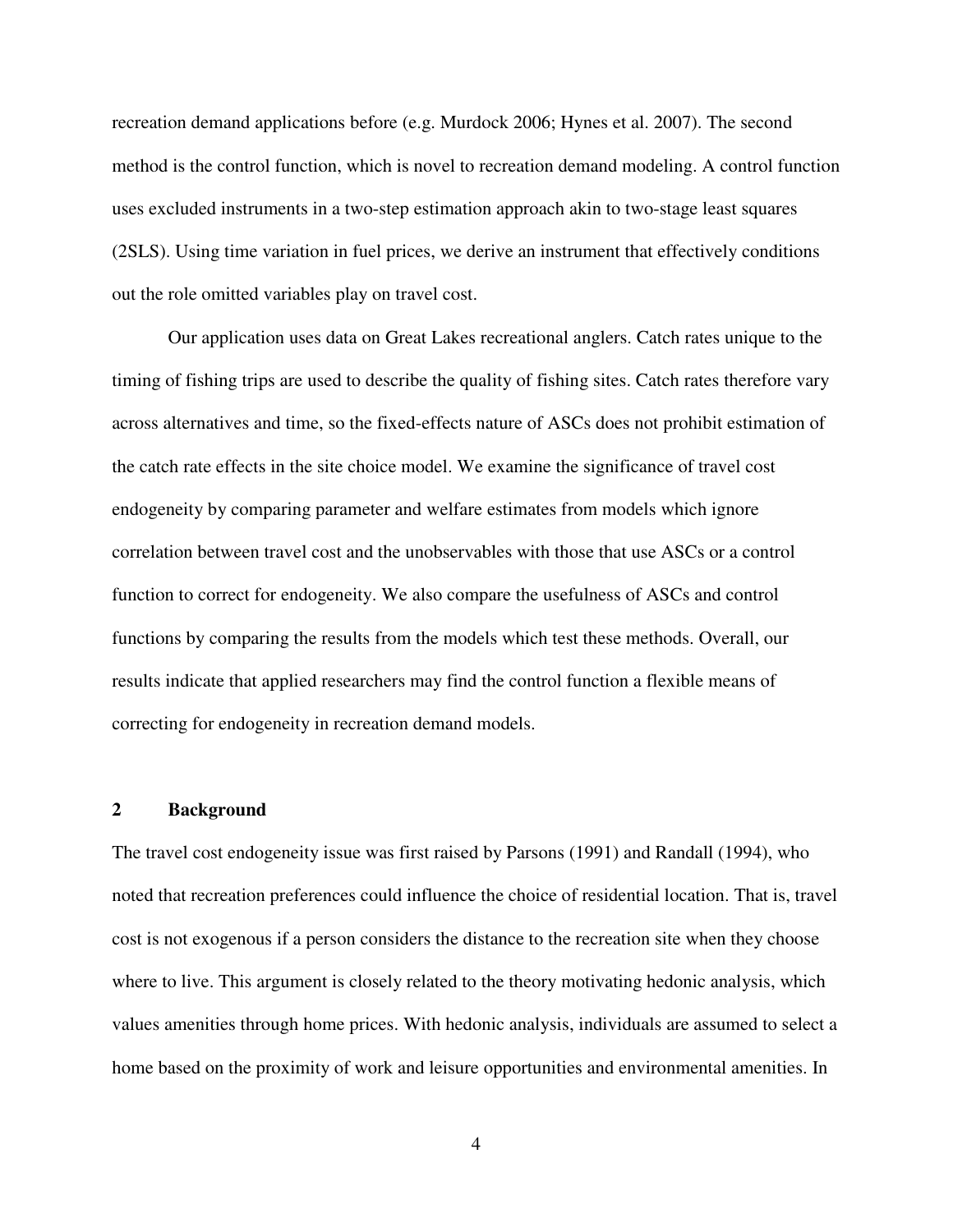so far as commuting costs to activities—including recreation—are a significant determinant of residential location, models that assume travel cost is exogenous are inconsistent with household behavior.<sup>1</sup> In general, though, there are any number of reasons an unobserved recreational site amenity could be correlated with travel cost and lead to an endogeneity problem.

Some evidence does, in fact, suggest that travel cost could be correlated with site amenities. Phaneuf et al. (2008) study home buyers in North Carolina and find that access to recreation sites and water quality at recreation sites are important factors in residential location. Albouy (2009), in a study of household preferences for metropolitan areas of the United States, finds that households are willing to pay to live near the coasts, including the Great Lakes. Deller et al. (2001) look at the characteristics of rural areas in the United States and find that a county's recreational infrastructure, water and land features are major determinants of rural population growth. With specific regard to anglers, Weithman and Haas (1982) report over one-fourth of anglers in Taney County, Missouri chose their home partly due to nearby fishing opportunities.

The handful of recreation demand studies investigating endogeneity present an assortment of the strategies that could be used to correct for the problem in different demand modeling contexts. Parsons (1991) uses a 2SLS method in a single site application, and finds that ignoring travel cost endogeneity biases estimates of site value downward. Despite this significant finding, the matter of travel cost endogeneity received little attention until recently. This may be due to the limitations of 2SLS, which cannot be used in the nonlinear site choice models that most recreation demand modelers now use (Moeltner and von Haefen 2011).

l

<sup>&</sup>lt;sup>1</sup> Sometimes this issue can be ignored without consequence in recreation demand modeling. Specifically, travel cost may be endogenous in the strict sense but not lead to a problem econometrically if travel cost is only correlated with the observed site characteristics and not the unobserved site characteristics. Also, if the amenities that affect residential location are thought to be largely uncorrelated with the site characteristics important to the recreation decision, then travel cost endogeneity may be less of a concern.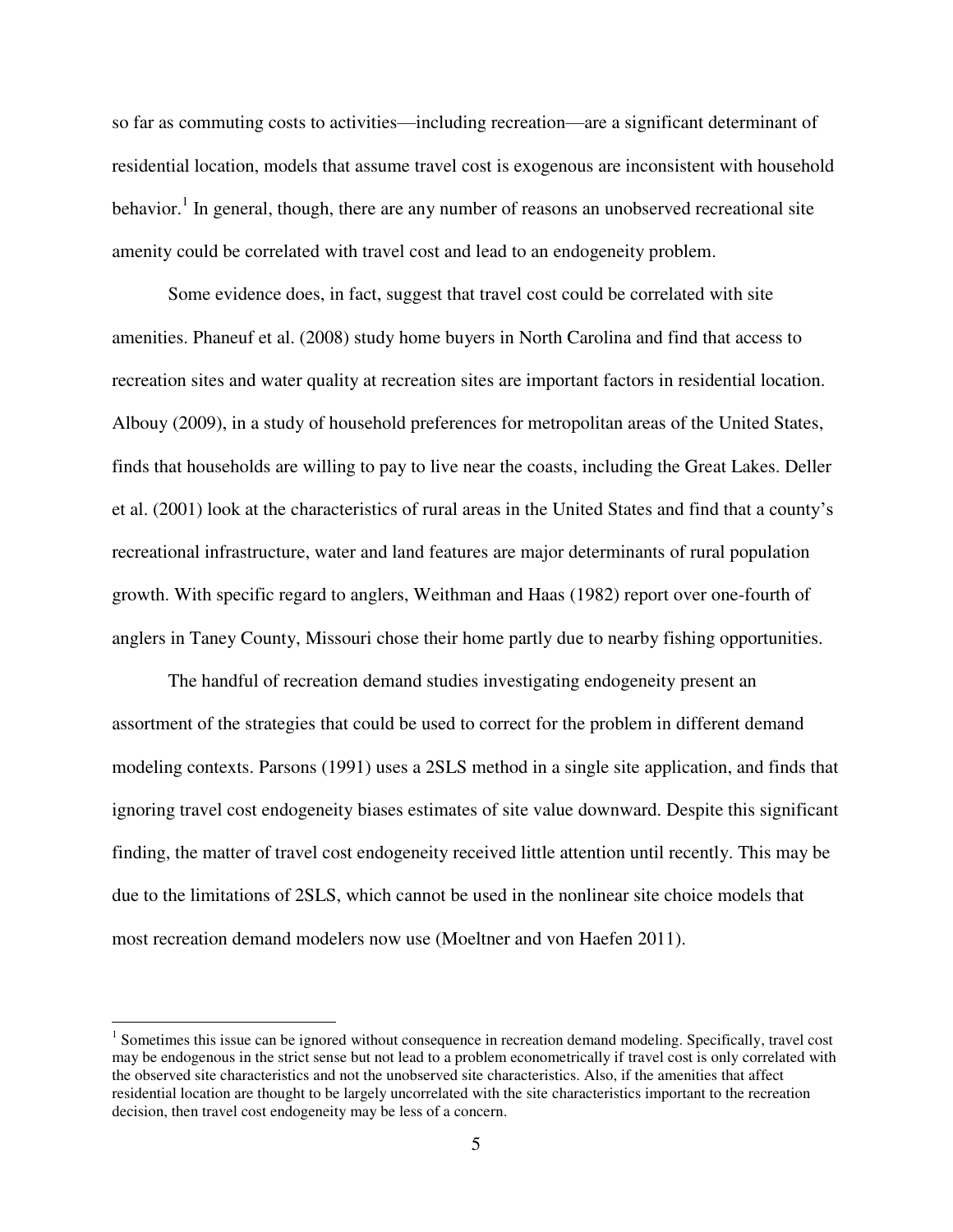One approach to dealing with travel cost endogeneity in site choice models is the inclusion of ASCs, which are site-specific fixed effects. ASCs absorb all site-specific effects, both observed and unobserved, to eliminate the omitted variables problem. Hausman et al. (1995) use fixed effects in this manner in a model of recreational trips in Alaska. Generally, though, ASCs are rarely employed in site choice models, perhaps because of the limitations they impose in cross-section samples (Englin and Cameron 1996). That is, in site choice modeling ASCs preclude identification of the site-specific effects—a problem avoided by Hausman et al. who had panel data on site visits and site characteristics, such as catch rates, that changed over time.

Murdock (2006) offers a solution to this limitation by demonstrating that, after estimating a site choice model with ASCs, the coefficients of the site-specific characteristics can be recovered in an auxiliary regression. In essence, this is possible because the estimated ASCs preserve the identifying variation of the site-specific effects. The framework for this method was originally developed by Berry (1994) and Berry et al. (1995) for models of differentiated product markets. Murdock suggests the following two stage approach. First, estimate the choice model with ASCs. If travel cost is correlated with unobserved site-specific characteristics, the effect of travel cost in the choice model is now estimated consistently. Second, regress the estimated ASCs on the observed site-specific characteristics (using 2SLS if appropriate). The site-specific effects are thus estimated in the second stage. The development of this bias-correction method has encouraged the recent use of ASCs in recreation demand models (e.g. Phaneuf et al. 2009; Timar and Phaneuf 2009; Jakus et al. 2010).

Von Haefen and Phaneuf (2008) and Moeltner and von Haefen (2011) caution against the use of the two stage ASCs method to correct for endogenous site characteristics. They argue that the effectiveness of the approach relies on features of the data and model, such as the use of a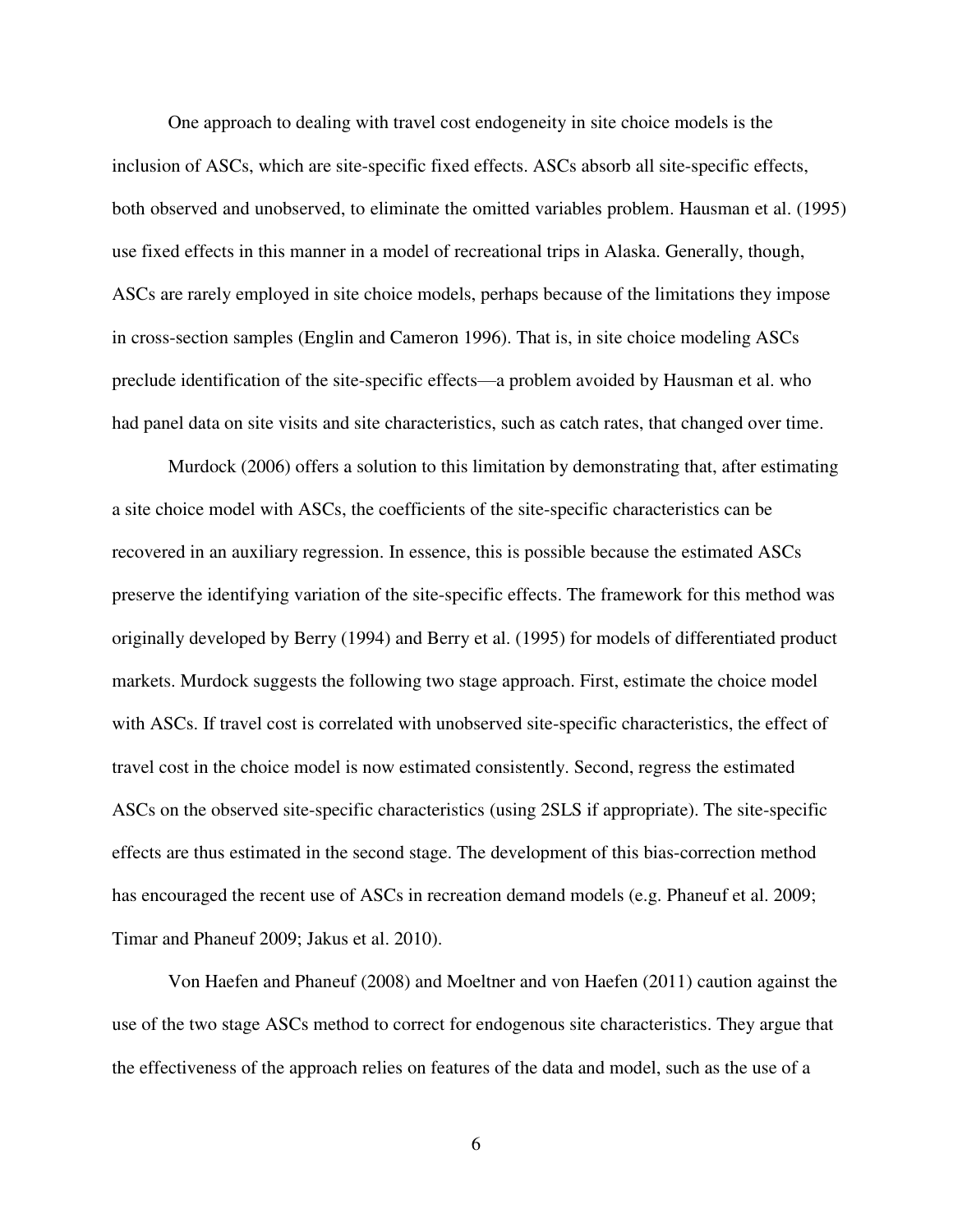large choice set with a sufficient number of visits to each alternative. However, von Haefen and Phaneuf (2008) show that the use of stated preference data can alleviate some of the drawbacks of the method. $2$ 

Alternatively, a control function can be used to correct for endogeneity. A control function works by allowing a model to condition on the part of the unobservables correlated with the observed covariates (Petrin and Train 2006). Employing a control function is similar to standard 2SLS methods, although it remains valid in nonlinear models. Early applications of a control function were performed by Smith and Blundell (1986) in a tobit model and Rivers and Voung (1988) in a probit model. More recent applications include Liu et al. (2011) and Ricker-Gilbert et al. (2011). Petrin and Train (2010) present the control function approach as an alternative to the bias-correction methods of Berry (1994) and Berry et al. (1995), thus it may be a useful alternative to the two stage ASCs method in recreational site choice models. The approach also can be used in situations where the ASCs method is unsound. As with 2SLS, however, a good instrumental variable is necessary for the control function to eliminate endogeneity (Petrin and Train 2010).

#### **3 Model**

 $\overline{a}$ 

#### **3.1 Site Choice Model**

We develop a random utility model in the context of a recreational angling site choice problem. Consider an angler's utility function. On a fishing trip occasion, an angler maximizes utility by selecting the site which delivers the greatest utility subject to an income constraint. Let  $y_i$  be the

 $2^{2}$  Recent work by Abidoye et al. (2012) examine a Bayesian approach to recover the effects of site-specific characteristics when ASCs are used to control for unobserved site characteristics. Unlike the two stage estimation approach of Murdock (2006), the approach suggested by Abidoye et al. can be used in general applications of mixed logit models.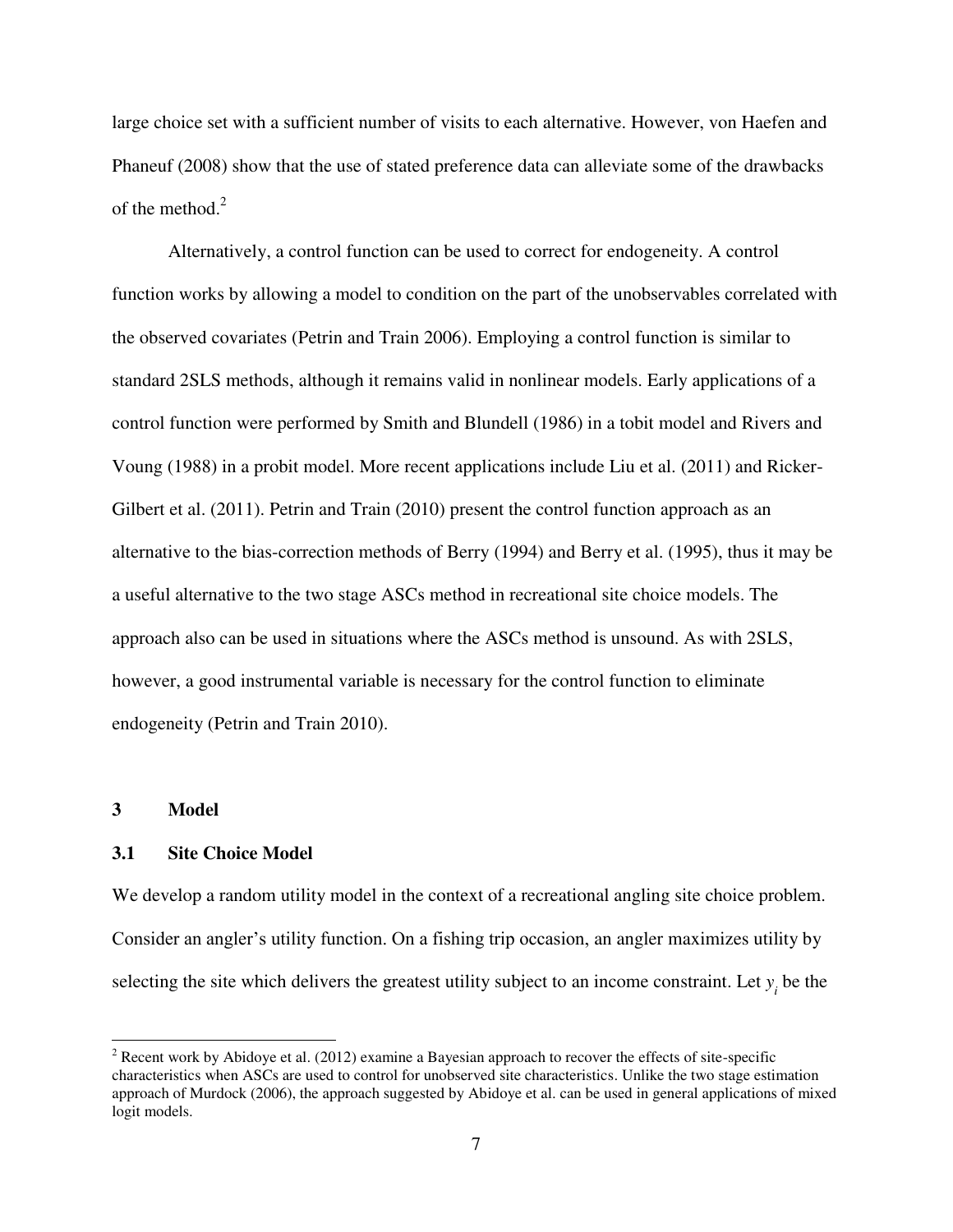income of angler *i*,  $p_{ik}$  the travel cost to site *k* at time *t*,  $q_k$  a vector of quality measures that vary across sites and  $q_{kt}$  a vector of quality measures that vary across sites and time. The vector  $q_{kt}$ includes site-specific characteristics, such as a variable measuring the shoreline length of a fishing site. The vector  $q_{kt}$  includes site characteristics that change with time, such as fish catch rates. Assume utility is linear in its arguments and has a marginal utility of money that is constant across the choice alternatives. Then, after substituting in the budget constraint, angler *i*'s utility conditional on visiting site *k* at time *t* is

(1) 
$$
U_{ikt} = \rho(y_i - p_{ikt}) + \beta_1 q_k + \beta_2 q_{kt} + \varepsilon_{ikt}.
$$

where  $\rho$  is the marginal utility of money,  $\beta_I$  is the vector of parameters on site-specific characteristics,  $\beta_2$  is the vector of parameters on site and time varying characteristics and  $\varepsilon_{ikt}$  is the unobserved utility component. The error  $\varepsilon_{ikt}$  is usually assumed to be independent of all other variables in the right-hand side of (1), but this may not be the case. In particular, travel cost endogeneity arises if  $p_{ikt}$  is correlated with  $\varepsilon_{ikt}$ , which is to say  $cov(p_{ikt}^i, \varepsilon_{ikt}) \neq 0$ .<sup>3</sup>

#### **3.2 Alternative Specific Constants**

l

The ASCs method uses a vector of  $K - 1$  site-specific fixed effects, with  $K$  the number of choice alternatives. Denoting the ASCs vector as  $a_k$ , then angler utility is transformed into

$$
(2) \qquad U_{ikt} = \rho(y_i - p_{ik}) + \alpha_k + \beta_2 q_{kt} + \zeta_{ik},
$$

where  $a_k$  absorbs the observed effects  $\beta_l q_k$  and unobserved site effects in  $\varepsilon_{ikl}$ . In this way, ASCs prevent estimating the coefficients  $\beta_1$  in a random utility model. However, assuming that the

<sup>&</sup>lt;sup>3</sup> Note that  $\varepsilon_{ikt}$  could also be correlated with  $q_k$  or even  $q_{kt}$ . With suitable instruments the methods examined here can apply to alternative endogeneity problems.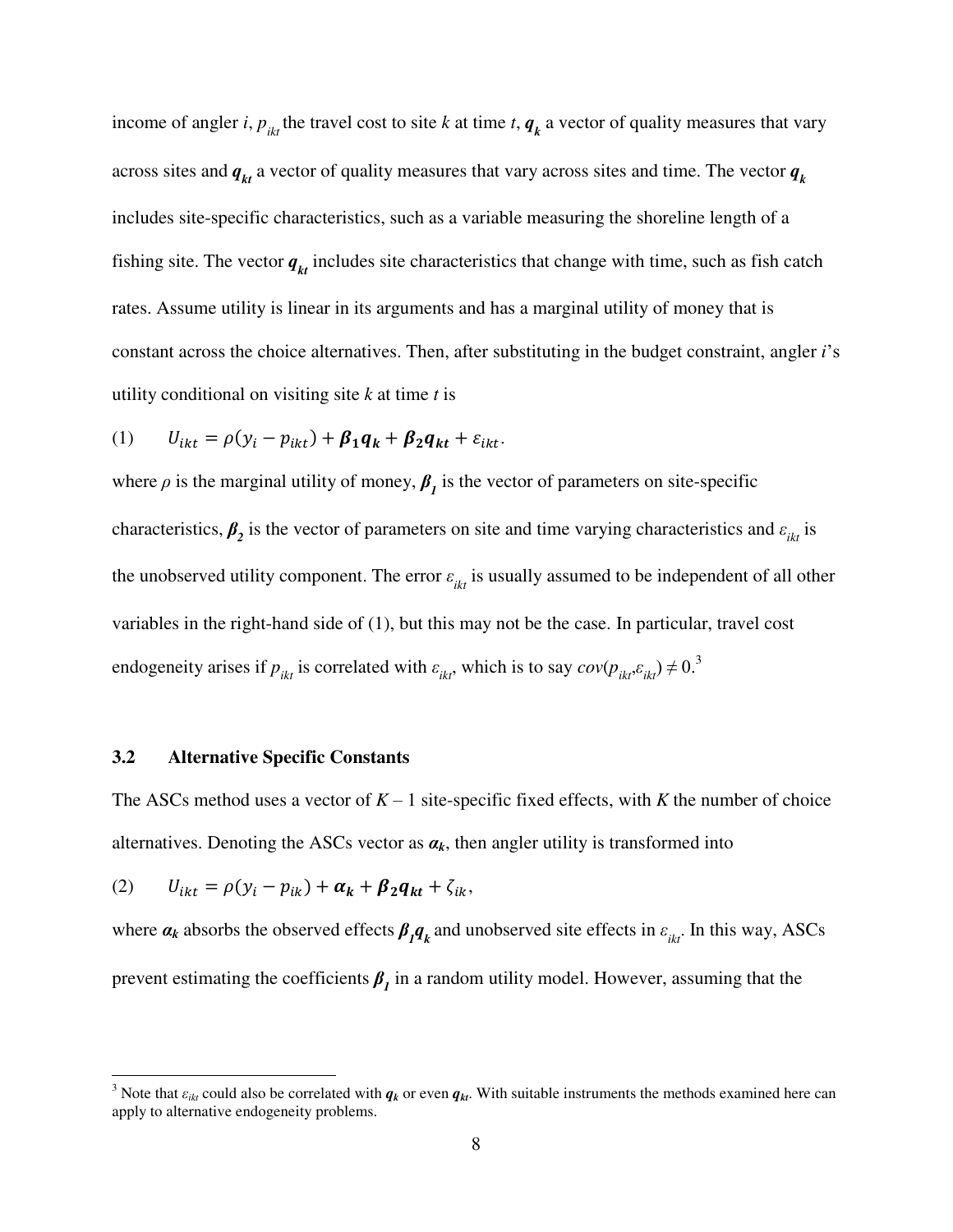idiosyncratic portion of the error is uncorrelated with angler travel cost, i.e.  $cov(p_{ikt}, \zeta_{ikt}) = 0$ , the remaining parameters in (2) can be estimated consistently.

The coefficients  $\beta_1$  may not be estimable in (2), but they can still be recovered. This is achieved by regressing the estimated ASCs  $(a_k)$  on the site-specific characteristics  $(q_k)$ . This auxiliary regression can be estimated with ordinary least squares or, if  $q_k$  is endogenous, with 2SLS (Murdock 2006).

The ASCs method does have some limitations. For sites with few visits  $\alpha_k$  is unlikely to be well identified in the site choice model, hindering identification of  $\beta_I$  in the second regression. In fact, it is not possible to estimate the constants for sites with no visits, so it is necessary to drop unvisited sites when using ASCs. Identification of  $\beta_I$  in the second regression is also difficult if there are relatively few sites in the choice set. Furthermore, poor estimation of the constants  $\alpha_i$  for sites with few visits may affect estimates of  $\beta_2$  in the first step. It may also be inappropriate to perform the two step ASCs method in mixed logit models (Abidoye et al. 2012).

#### **3.3 Control Function**

Employing a control function is similar to standard instrumental variables methods involving a two-step estimation procedure, such as 2SLS. Petrin and Train (2006) (see also Imbens and Wooldridge 2007) show that under basic assumptions one can include in a discrete choice model with endogenous covariates an additional variable to condition for the portion of the error correlated with the observables.

For the recreational fishing site choice model described above, suppose travel cost can be expressed in reduced form as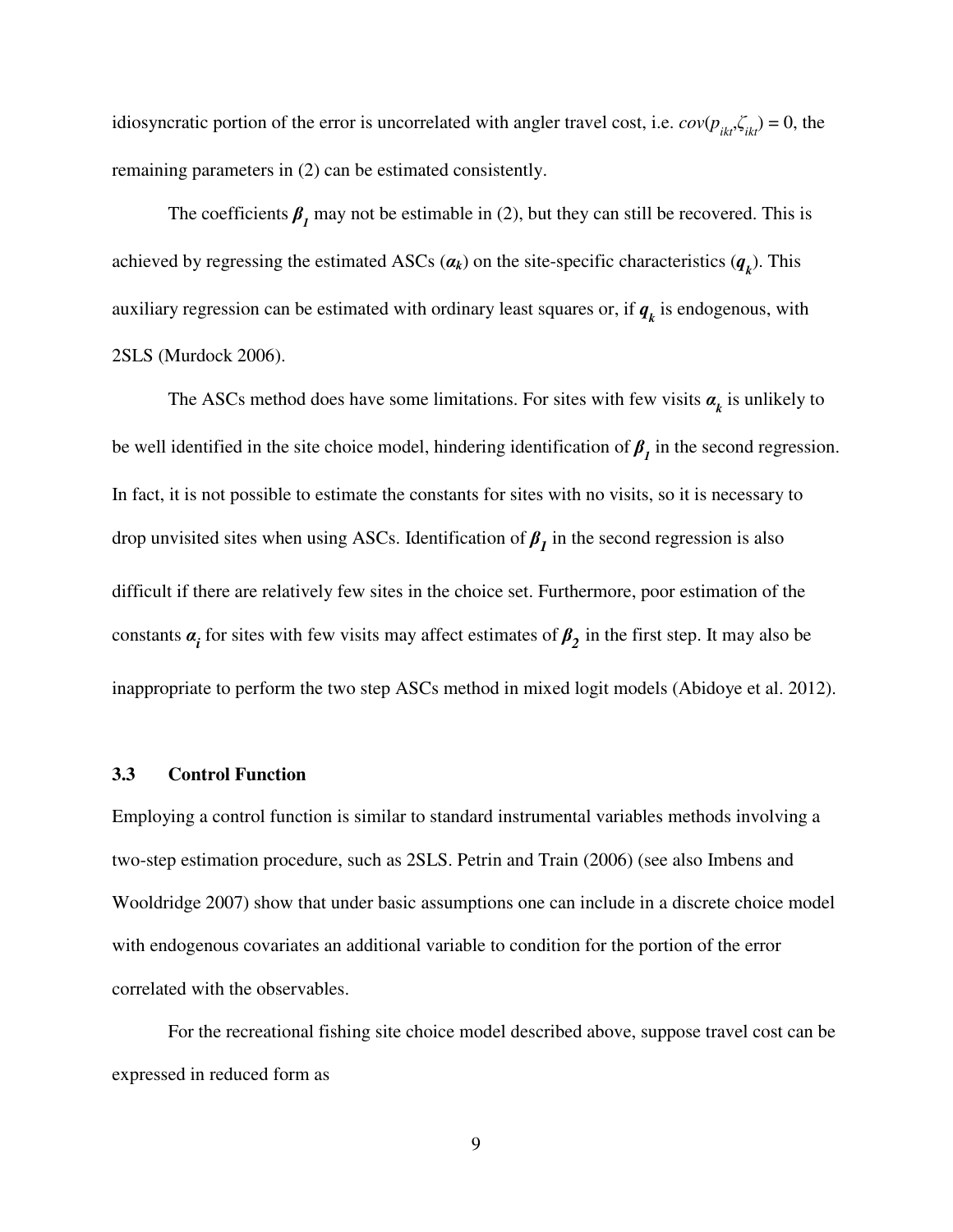#### (3)  $p_{ikt} = \gamma_q q_{kt} + \gamma_z z_{ikt} + \mu_{ikt}$

where  $z_{ikt}$  is a vector of observed covariates and  $\mu_{ikt}$  is unobserved. The argument here is that  $p_{ikt}$ is endogenous because it is in part determined by the choices of anglers. In this case,  $z_{ikt}$  are observables important to an angler's travel cost but not an angler's site choice decision (i.e. utility at a fishing site), while  $\mu_{ikt}$  contains elements in the angler's travel cost unobserved by the researcher.

Assume  $\mu_{ikt}$  is independent of  $q_{kt}$  and  $z_{ikt}$ . Travel cost endogeneity arises because the unobserved component of travel cost,  $\mu_{ikt}$ , is correlated with the unobserved component of the site utility function,  $\varepsilon_{ikt}$ . For example, this occurs because a site characteristic like scenic beauty matters in fishing site choice and residential location, but is unobserved by the researcher, so its effect becomes captured by both  $\mu_{ikt}$  and  $\varepsilon_{ikt}$ . However, an estimate of  $\mu_{ikt}$  can be had by estimating the travel cost equation (3) and calculating the residuals,  $\hat{\mu}_{ikt}$ . Inserting  $\hat{\mu}_{ikt}$ , which is referred to as the control function, into the random utility model,

(4) 
$$
U_{ikt} = \rho(y_i - p_{ik}) + \beta_1 q_k + \beta_2 q_{kt} + \varphi \hat{\mu}_{ikt} + \omega_{ikt}.
$$

Assuming  $\hat{\mu}_{ikt}$  is a good estimate of  $\mu_{ikt}$ , the control function captures the effect within  $\varepsilon_{ikt}$  that  $p_{ikt}$  is correlated with,  $cov(p_{ikt}, \omega_{ikt}) = 0$ , and the parameters in (4) can be estimated consistently (Petrin and Train 2010). Evidence for endogeneity is confirmed if the coefficient on the control function,  $\varphi$ , is significantly different from zero.

In short, the control function procedure consists of two steps. First, the endogenous variable in the site choice model is regressed against the observables and a vector of instruments.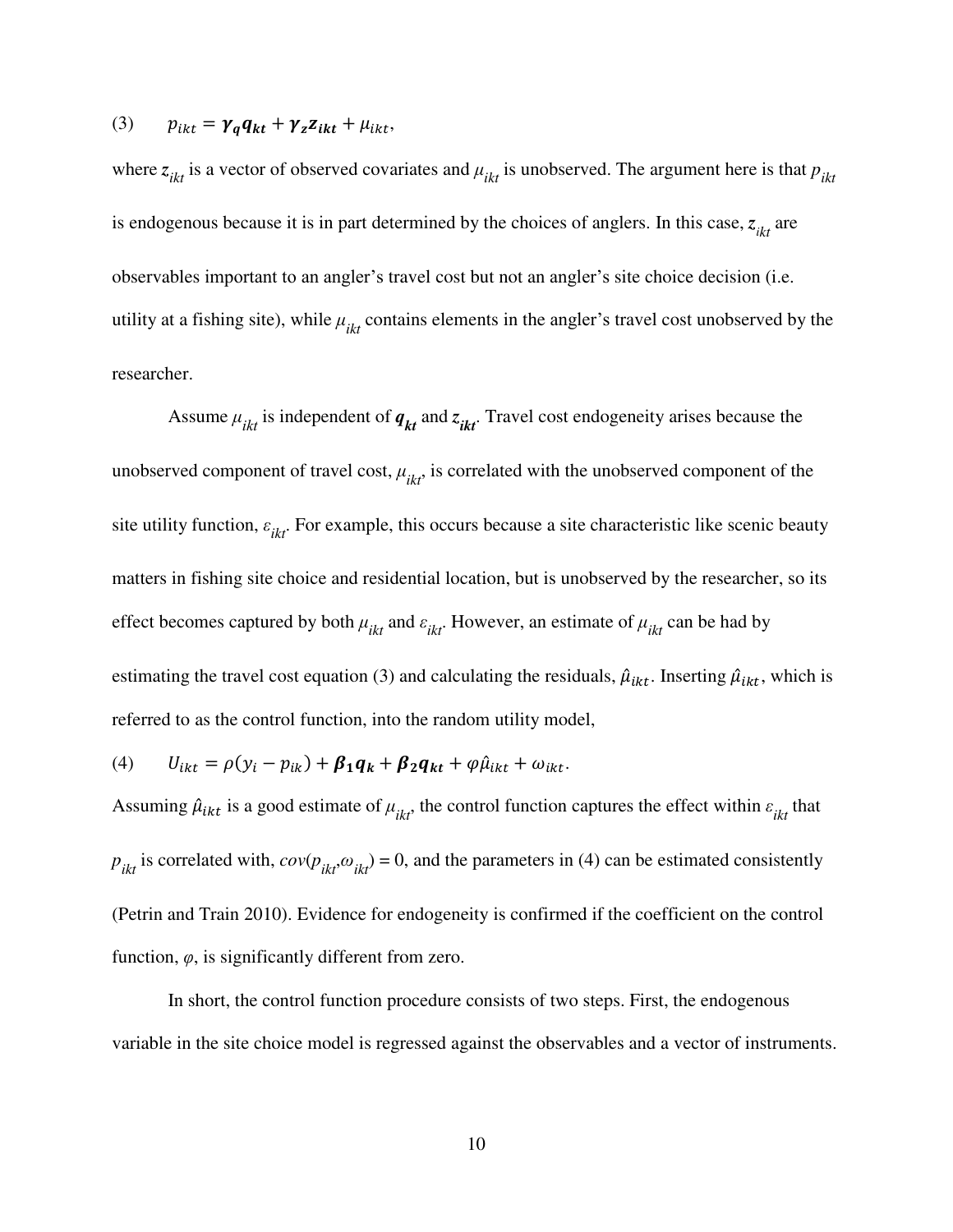Second, the site choice model is estimated but with the residual from the first regression as an additional variable.

As with ASCs, the control function method has some limitations. First, a control function requires an instrument. These instruments,  $z_{ikt}$ , must be correlated with  $p_{ikt}$ , hence  $\gamma_z > 0$ , but uncorrelated with  $\varepsilon_{ikt}$ ,  $cov(z_{ikt}, \varepsilon_{ikt}) = 0$ . Second, a control function for  $p_{ikt}$  will only capture endogeneity correlated with  $p_{ikt}$ . Thus, if  $q_k$  is endogenous it will be necessary to include additional controls. Finally, if the estimate of  $\varphi$  is statistically significant, the standard errors in the site choice model stage need to be corrected for two-stage estimation.<sup>4</sup>

#### **3.4 Estimation and Welfare Analysis**

In (1), (2) and (4), assuming the error is independently and identically distributed extreme value yields the conditional logit (CL) model. The probability of angler *i* choosing alternative *k* at time *t* is

(5) 
$$
\pi_{ikt} = \frac{e^{V_{ikt}}}{\sum_{l=1}^{K} e^{V_{ilt}}},
$$

where  $V_{ikt}$  is the deterministic portion of the utility function and K is the number of choice alternatives. For the traditional CL  $V_{ikt} = \rho p_{ikt} + \beta_1 q_k + \beta_2 q_{kt}$ , for the CL with ASCs  $V_{ikt} = \rho p_{ikt} +$  $a_k + \beta_2 q_{kt}$  and for the CL with control function  $V_{ikt} = \rho p_{ikt} + \beta_1 q_k + \beta_2 q_{kt} + \hat{\mu}_{ikt}$ . The parameters of these site choice models are estimated via maximum likelihood.<sup>5</sup>

 $\overline{a}$ 

<sup>&</sup>lt;sup>4</sup> This could be done using the bootstrap.

 $<sup>5</sup>$  Specifications other than conditional logit were tested, including nested logit and mixed logit. The improvement in</sup> the fit of these two models over the conditional logit was extremely modest. Moreover, these various models have been found to deliver similar welfare estimates (von Haefen 2003).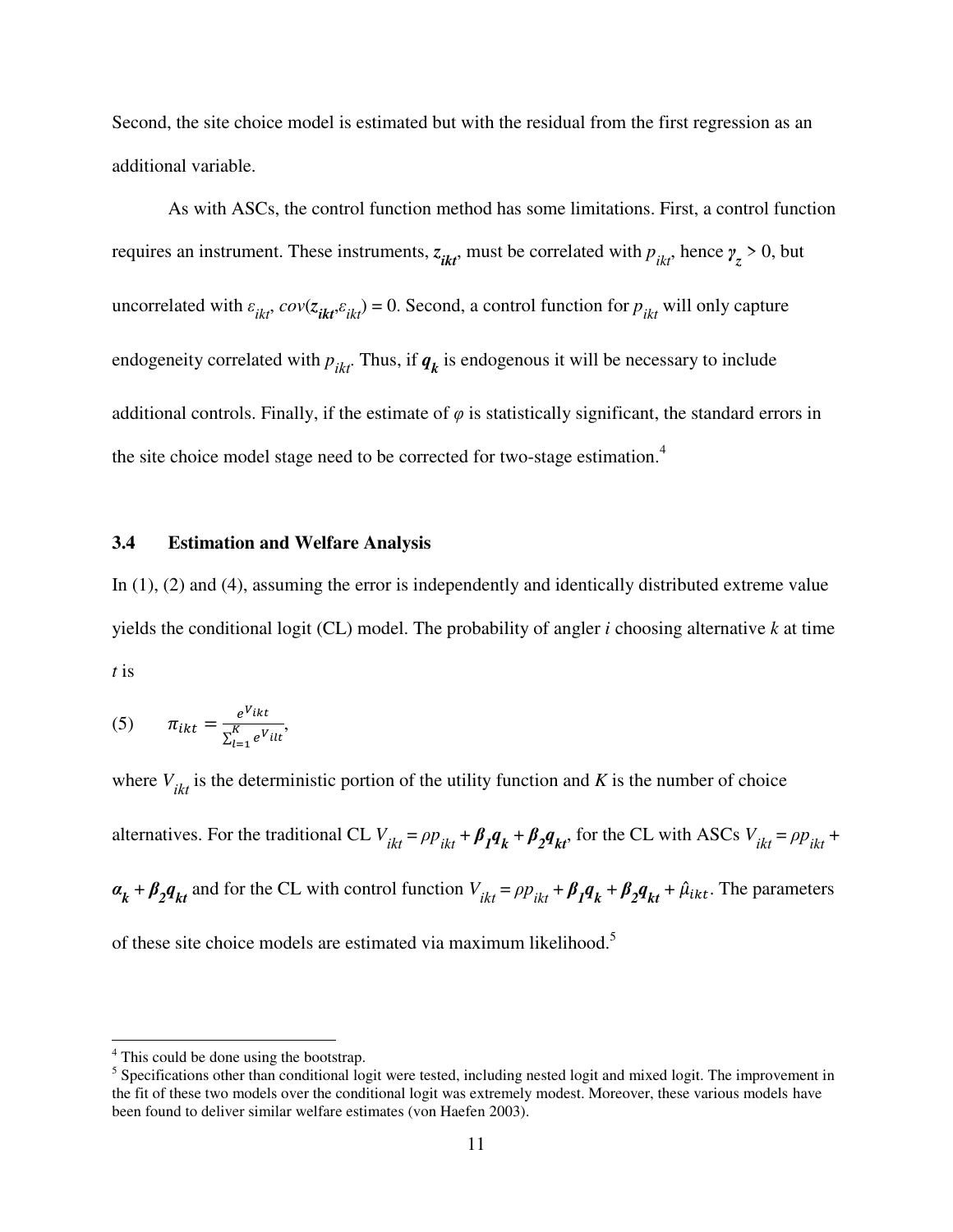In the second regression of the ASCs method, ordinary least squares is used to estimate the site-specific effects. In the first stage of the control function approach ordinary least squares is used to estimate (3).

For welfare measurement, from the observed indirect utility function  $V_{ikt}$  the expected per-trip compensating variation measure is

(6) 
$$
E[CV] = \frac{1}{\rho} \Big[ ln \Big( \sum_{l=1}^{K} e^{V_k^1} \Big) - ln \Big( \sum_{l=1}^{K} e^{V_k^0} \Big) \Big]
$$

where  $V_k^0$  and  $V_k^1$  are the conditional utility levels before and after, respectively, a change in price or quality. It is clear that a poor estimate of *ρ* will produce invalid site values. If the estimate of *ρ* is biased upwards (downwards), *ceteris paribus*, welfare estimates will be too small (large).

#### **4 Data**

 $\overline{a}$ 

#### **4.1 Fishing site characteristics**

Data are obtained from a 2008-2009 survey of anglers fishing in Michigan. Information from the survey includes the location and date of anglers' most recent trips, targeted fish species, whether the purpose of the trip was primarily to fish and how many days were spent fishing.<sup>6</sup>

The sample we use in the application includes only sportfishing day trips to the Great Lakes taken by Michigan residents traveling less than 200 miles one-way to their destination, which is considered the maximum feasible distance for a day trip. Accordingly, for each trip the set of choice alternatives includes only sites within 200 miles of an angler's home. Information on site quality measures is gathered independently of the survey.

 $6$  See Simoes (2009) for a detailed treatment of the survey and the sample.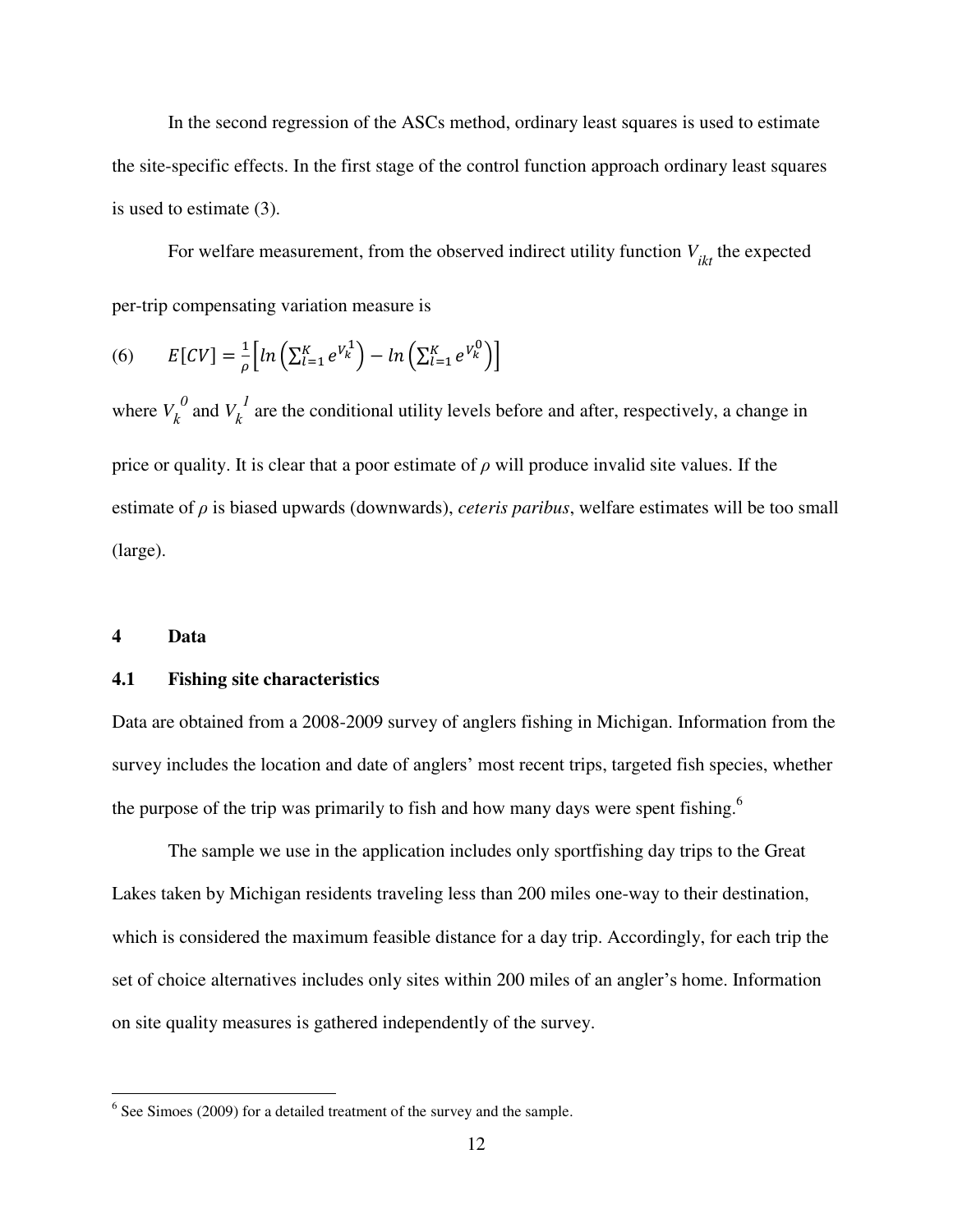Travel costs are calculated from distance information, angler characteristics and gasoline prices. Per-mile fuel costs are Michigan monthly retail per-gallon gasoline prices (EIA 2012) divided by 23.1, which is the typical fuel economy for a car (AAA 2009). Fuel costs are raised 33% for anglers who report trailering a boat on their trip. Per-mile maintenance and depreciation costs are collected from AAA reports (AAA 2008; AAA 2009). The opportunity cost of travel time is computed as a 1/3 an angler's reported income divided by 2000, normalized for time by assuming an average driving speed of 45 miles per hour. Travel cost is the sum of per mile fuel cost, per mile maintenance and depreciation cost and the opportunity cost of travel time.

Michigan Department of Natural Resources (MDNR) creel survey data are used to compute expected monthly per-hour catch rates at fishing locations on the Great Lakes for six fish species: chinook, coho, steelhead, lake trout, walleye and yellow perch. These are the most popular species among Great Lakes anglers. For the warm water species, the MDNR defines the catch rate as

$$
catch\ rate_i = \frac{number\ of\ species\ i\ landed}{hours\ spent\ fishing\ for\ i}
$$

for *i* = walleye and yellow perch. For the salmonids, the MDNR computes catch rates over an effort level that includes the time spent fishing for other salmon species.<sup>7</sup> That is,

$$
catch\ rate_i = \frac{number\ of\ species\ i\ landed}{\sum_j hours\ spent\ fishing\ for\ j}
$$

for  $i, j$  = chinook, coho, steelhead and lake trout. The MDNR creel data come from monthly surveys of 66 sites over several years. Due to missing average catch rates for several months at many sites, a series of tobit regressions are used to predict average catch rates, which are used as

l

 $<sup>7</sup>$  Salmon catch rates are reported in this manner because it is relatively easy for anglers to target more than one</sup> salmon species at a time .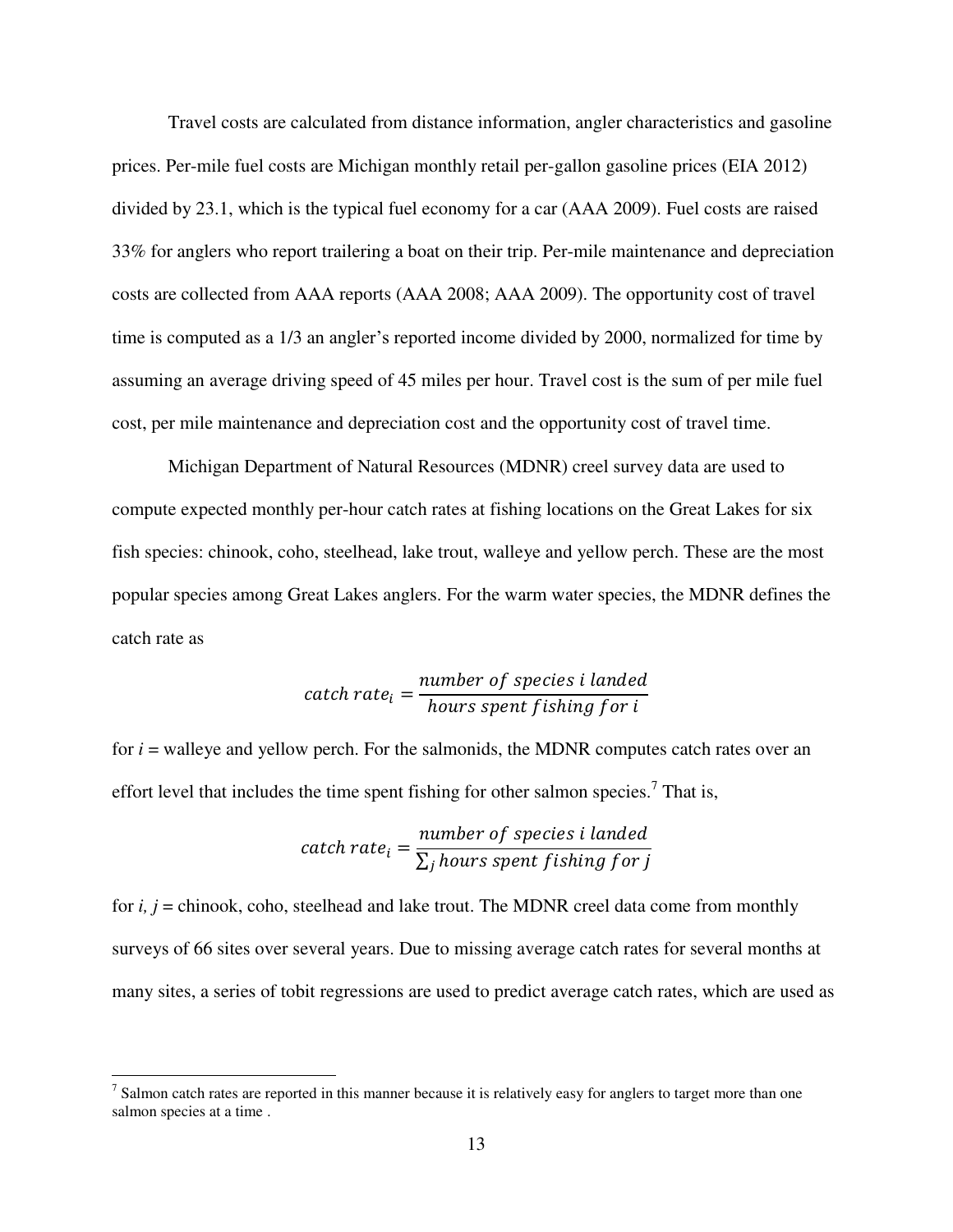the catch rate variables for the site choice model.<sup>8</sup> Table 1 provides descriptive statistics from the variables constructed from the angler and creel survey datasets.

The reported destination of each trip is matched with the closest creeled fishing site. Trips in the sample are spread over approximately two years, and the catch rates at choice alternatives vary with the month of a trip, so catch rates varied across sites and time.

 In the site choice model, trips that target salmonids—chinook, coho, steelhead and lake trout—are distinguished from those targeting warm water species. This distinction is desirable because these categories, referred to as product lines, constitute different types of fishing experiences (Kikuchi 1986; Jones and Lupi 2000). Catching salmonids in the Great Lakes involves fishing in certain temperature zones, usually from boats in deep water during the summer or from breakwaters and river mouths in the spring and fall. Perch and walleye can be caught in warmer temperature zones, often in the same locations year-round. We therefore assign two product line alternatives to each fishing site, so the site choice model includes a total of 132 choice alternatives. Trips are assigned to a product line at preferred sites using the targeting information reported by anglers.

 A number of dummy variables are included as covariates. The variable *Urban* takes the value one if the U.S. Census 2000 defines a portion of the choice alternative's zip code area urban. *Urban* is intended to measure services at a site. *Highway* takes the value one if a state highway runs adjacent to the alternative and is intended to measure the remoteness of a site. *Bayorseaway* takes the value one if the alternative is located on a large bay and is intended to

l

<sup>&</sup>lt;sup>8</sup> Using an estimate of catch rates is necessary but introduces measurement error (Morey and Waldman 1998). However, the approach remains consistent and the error variance will decline as more data become available (Train et al. 2000). Since the MDNR use stratified random sampling, month-to-month, to creel fishing sites, and surveying at creeled sites is extensive, the bias should be limited. On the other hand, it is also possible that the catch rate regressions make predictions that more accurately reflect angler perceptions of catch rates than would using true catch rates. Alternative methods of filling in missing data, including multiple imputation, were found impracticable.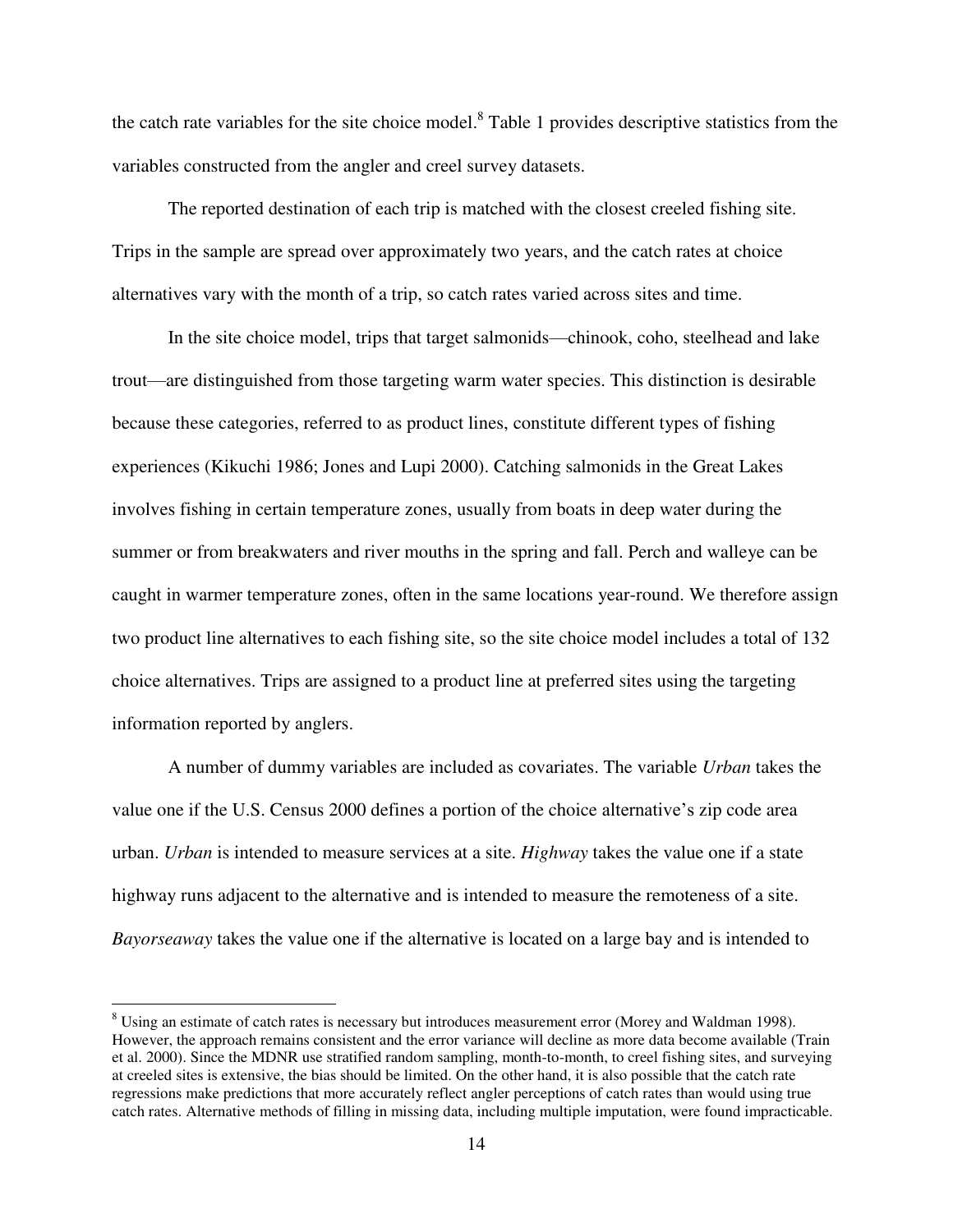capture the preference for fishing in areas of the lake that are typically warmer. *Bayorseaway* is also interacted with a dummy variable indicating a warm water alternative (*Warmwater*), in order to measure how *Bayorseaway* can affect preferences for sites across the two product lines differently.

 The indirect utility function for the traditional CL specification of the Great Lakes angling demand model is therefore

$$
V_{ikt} = \rho p_{ikt} + \beta_{CR} C R_{kt} + \beta_U U r b a n_k + \beta_H H i g h w a y_k + \beta_B B a y or se a w a y_k
$$

$$
+ \beta_{BWW} B a y or se a w a y_k \cdot W a r m water_k,
$$

where  $CR_{kt}$  is the vector of catch rates. The indirect utility function for the CL with the control function is identical, except for the inclusion of the control function as a covariate. The indirect utility function for the CL with ASCs is  $V_{ikt} = \rho p_{ikt} + \alpha_k + \beta_{CR} CR_{kt}$ ; the site-specific effects are recovered by estimating  $a_k = \beta_U Urban_k + \beta_H Highway_k + \beta_B Bayorseaway_k + \beta_H$ 

*β BWWBayorseaway<sup>k</sup>* ∙*Warmwater<sup>k</sup>* .

#### **4.2 Instrumental Variables**

A control function can only correct for travel cost endogeneity with a valid instrumental variable. This instrument must be correlated with travel cost but uncorrelated with the unobservables affecting site choice. Furthermore, because the site choice model is specified as a CL, the instrument must have cross-site variation, so that the control function is not differenced away in formulating the likelihood function and estimating the model.

 The nature of the instrument used for the control function is based on the construction of the travel cost variable described in § 4.1. Recall that travel cost depends on, in addition to the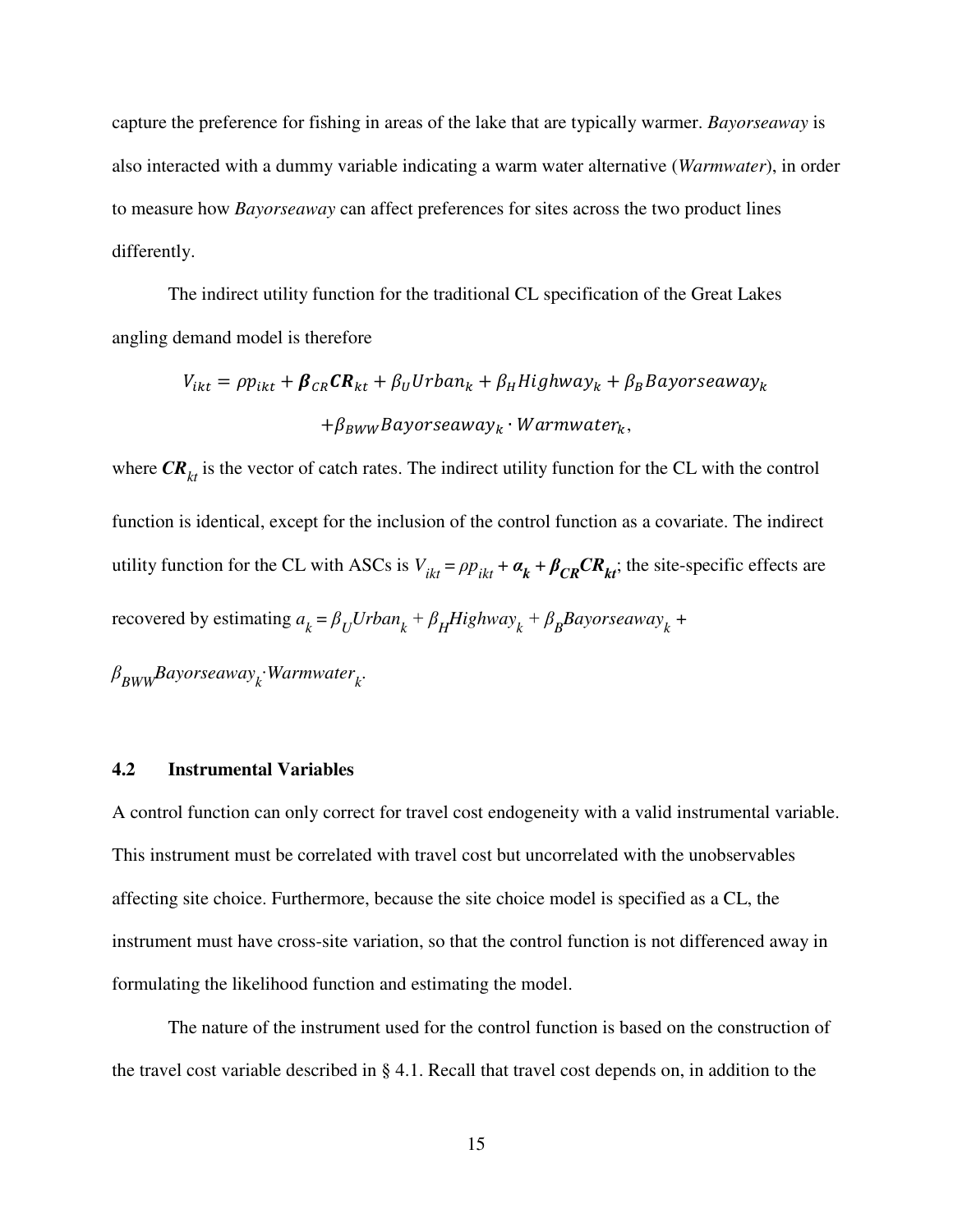usual factors, monthly fuel prices. The data set is not a panel, but the sampling of trips across 2008-2009 captures several large exogenous changes in fuel prices that influence travel costs.

As an instrument, we use crude oil prices interacted with the mileage distance to fishing sites. This instrument clearly satisfies the condition that it be correlated with travel cost. It is not possible to test the exogeneity restriction. However, it is unlikely that crude oil price times distance is correlated with the unobserved site-specific effects of the site choice model, for two reasons. First, unobserved characteristics, such as scenic beauty, are not likely to be a function of or determined by (current) oil prices and distances. Second, unobserved natural events in Michigan or the Great Lakes that may influence site choice are unlikely to impact and therefore be correlated with oil prices, since oil prices are determined on a global scale. We also include month-year fixed effects in the travel cost equation to control for exogenous shifts in demand.

#### **5 Results**

We estimate four different site choice models. The first model is estimated as a traditional CL, which ignores any potential travel cost endogeneity. The second model includes only the set of alternatives that receive visits in the sample (there are 31 unvisited alternatives). The third model includes ASCs, which also does not include any unvisited sites in the choice set. In this site choice mode, the ASCs preclude estimating the site-specific effects, so the parameters of sitespecific characteristics are estimated in an auxiliary regression. The final estimated model is identical to the first CL except that it includes the control function. The results are presented in table 2.

In the estimated traditional CL, the catch rate parameters are all positive, implying that trips are more frequently taken to sites with high catch rates. The parameters on *Urban* and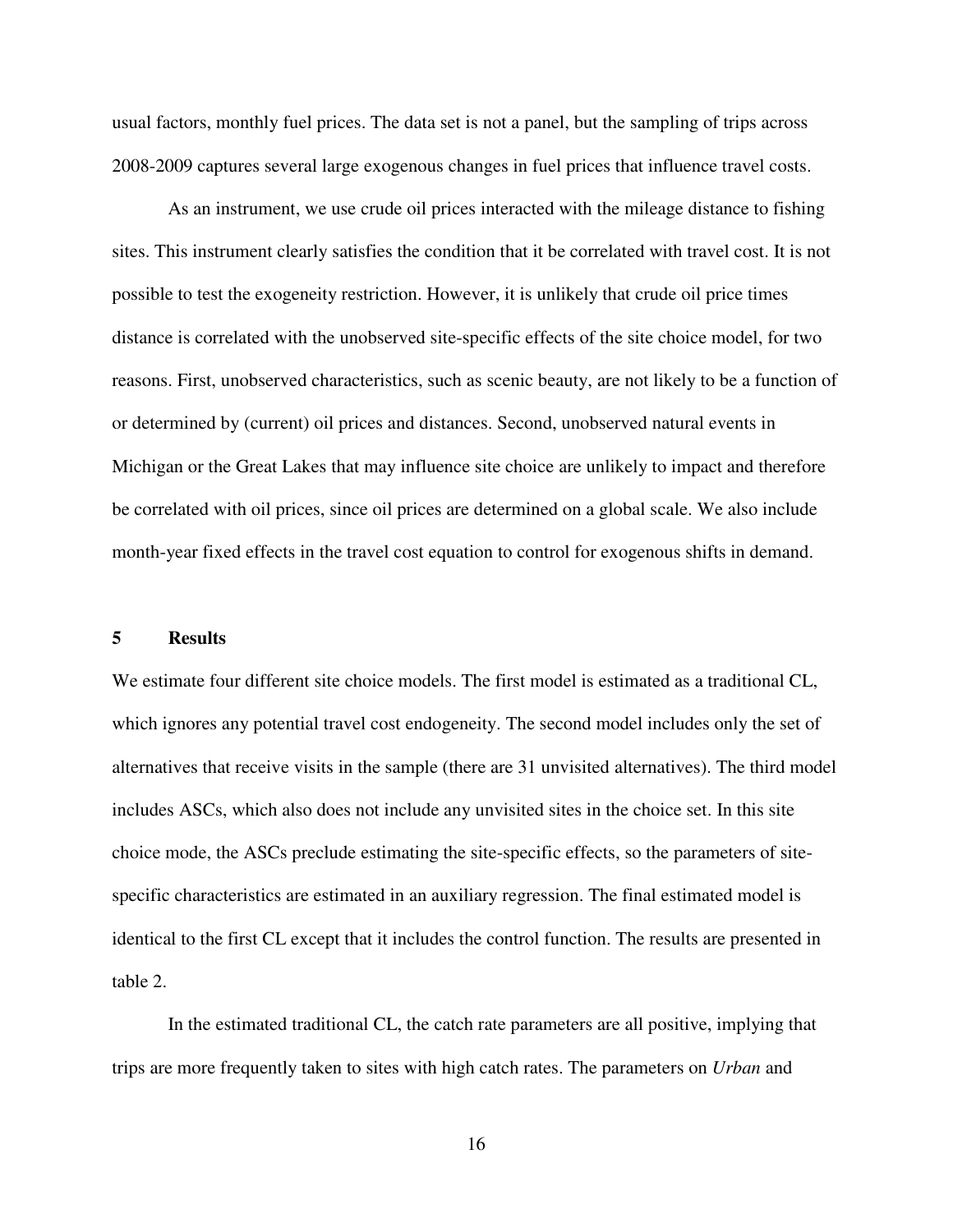*Highway* are also positive, suggesting that the preferred sites have urban amenities and are not isolated. In contrast, the effect of *Bayorseaway* is negative while the effect of *Bayorseaway*∙*Warmwater* is positive, implying that fishing sites in bays or seaways tend to be avoided unless the trip is taken with the intention of fishing for warm water species. This effect may arise for two reasons. First, bays and seaways offer more protected waters for anglers using smaller boats, and these tend to be warm water anglers. Second, bays or seaways provide good habitat for warm water species, and there are other warm water species anglers target but we lacked the catch rate data to include in the model. Thus, anglers that prefer warm water alternatives are drawn to these locations; the opposite holds true for anglers that prefer cold water species. The results of the CL that includes only visited alternatives are similar, although the precision of estimates is less, perhaps due to reduced variation in the site characteristics.

The CL with ASCs yields substantially weaker results compared with the two prior models. Although the catch rate parameters can be estimated in the presence of ASCs, the precision of the estimates is poor. Only the effect of the chinook salmon and walleye catch rates remain positive and significant. On the other hand, there is a large improvement in the fit of the model—the log likelihood is considerably smaller compared with the other CLs.

Table 3 presents the results of regressing the estimated ASCs on the site-specific characteristics (which in this case are all dummy variables). Compared with the other site choice models, only the effect of *Bayorseaway*∙*Warmwater* retains the same sign and significance level. In modeling the demand for Great Lakes recreational fishing, these results, combined with the weak identification in the first step, reduce the appeal of using ASCs to control for travel cost endogeneity.<sup>9</sup>

l

 $9$  Although the results are not reported here, many of the estimated ASCs are not precisely estimated. This may explain the lack of identification in the second step.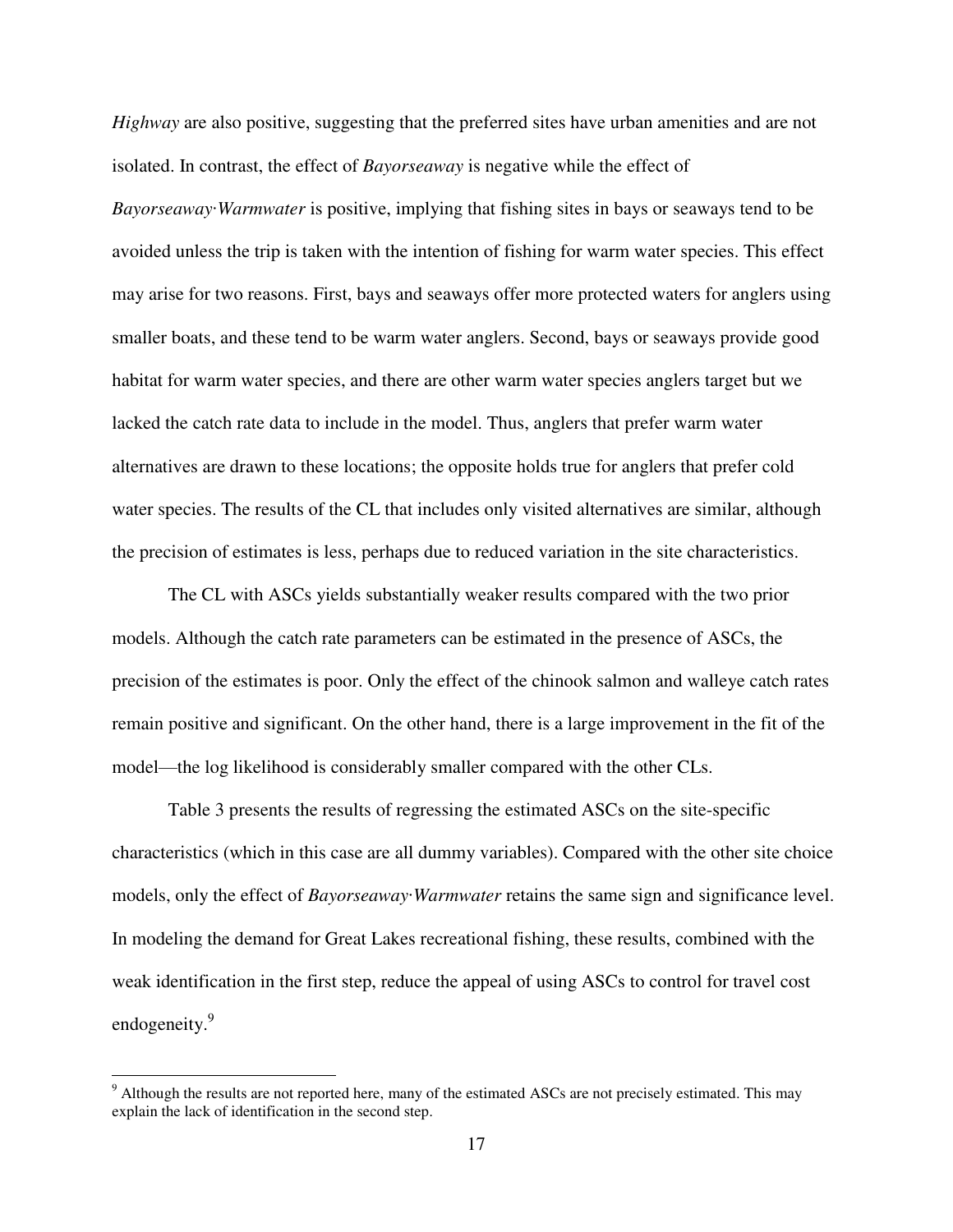Now consider the control function approach. The travel cost equation estimates are presented in table 4. The results indicate a high level of explanatory power in the instrument. The statistical significance of the month-year dummy variables also indicates the role of other shocks (shifts in regional fuel demand) during this time to travel costs. An R-squared of 0.709 indicates that the explanatory power of the equation is large. Thus, the control function should be a good estimate of the part of travel cost correlated with the unobservables in the site choice model.

The results of the CL with the control function are presented in the final column of table 2. The results are largely similar to the results of the traditional CL, except for the new covariate. The t-statistic on the control function coefficient indicates statistically significant travel cost endogeneity. Note that the travel cost coefficient in the model with ASCs is nearly equivalent to its counterpart in the model with the control function, although the change in the travel cost coefficient in these two models compared with the traditional CL is quite small – less than  $5\%$ .

Correcting for travel cost endogeneity increases, in absolute value, the travel cost coefficient. This bias would lead to welfare estimates that are too high, which is confirmed by comparing the welfare impacts of some plausible scenarios, reported in tables 5 and 6. In table 5, the welfare measures reflect the average per Great Lakes trip willingness to pay (WTP) to forgo the suggested change in catch rates across all sites. Table 6 reports the average per trip WTP among the trips taken to a particular Great Lake to forgo loss of access to that lake. In every scenario, the traditional CL model predicts a greater welfare impact compared with the model with the control function. However, the level of bias in welfare estimates is relatively small.

In fact, whether the model with ASCs or the control function is preferred will have a greater impact on welfare predictions than the issue of travel cost endogeneity per se. For example, the chinook catch rate coefficient is 7.996 is the model with ASCs but 12.018 in the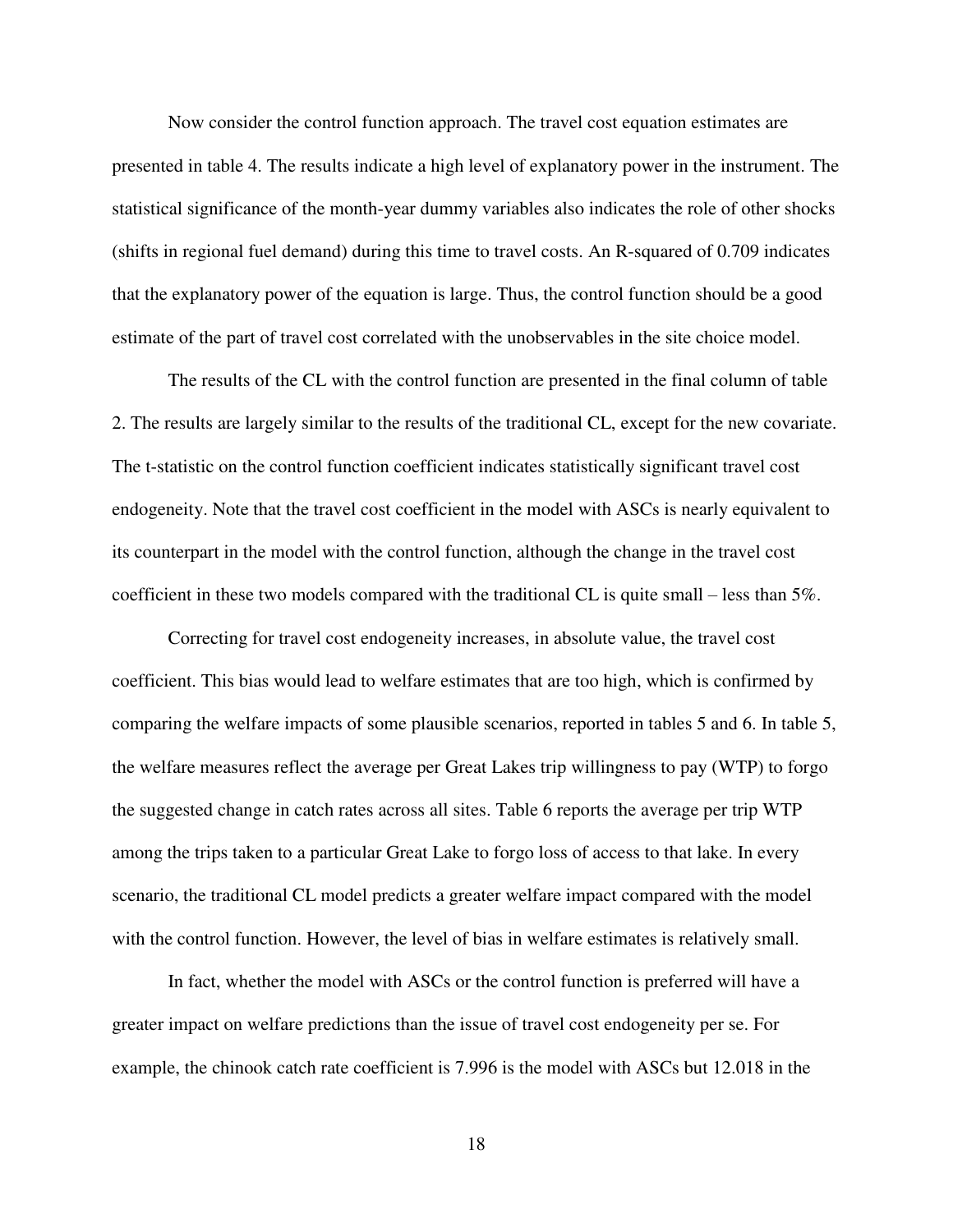model with the control function. As a result, the per trip WTP to forgo a 50% decrease in chinook catch rates is lower in the model with ASCs (\$2.14 vs. \$3.32). Possibly, some of the catch rate coefficients in the model with ASCs differ from their counterparts in the other models because the ASCs also control for other omitted variables. The loss of identifying power in the model with ASCs—because useful cross-site variation in catch rates is absorbed by the ASCs makes it difficult to determine whether catch rates are truly endogenous.

#### **6 Conclusion**

The travel cost method is a useful means of estimating the value of recreation sites and site amenities, but controlling for endogeneity in recreation demand models, particularly random utility models, can be difficult. Several solutions to the endogeniety problem can be found in the recreation demand literature. Unfortunately, all of the suggested corrections rely on stringent model and data requirements, or require a complicated estimation procedure. In contrast, a control function, which conditions out the endogeneity problem in nonlinear models using an intuitive two-step estimation procedure akin to 2SLS, is much less restrictive.

We use a control function to correct for travel cost endogeneity bias in a site choice model of Great Lakes recreational fishing. The demand model uses two sources of data that have a useful time element: a sample of trips spread over two years and choice alternatives with catch rates that vary by month. To derive the control function, we use monthly oil prices to instrument for travel cost. Estimating the site choice model with the control function reveals statistically significant evidence that travel cost is endogenous.

The results from the model with the control function are compared with a site choice model that employs ASCs to correct for endogeneity. Catch rates vary across sites and trips, so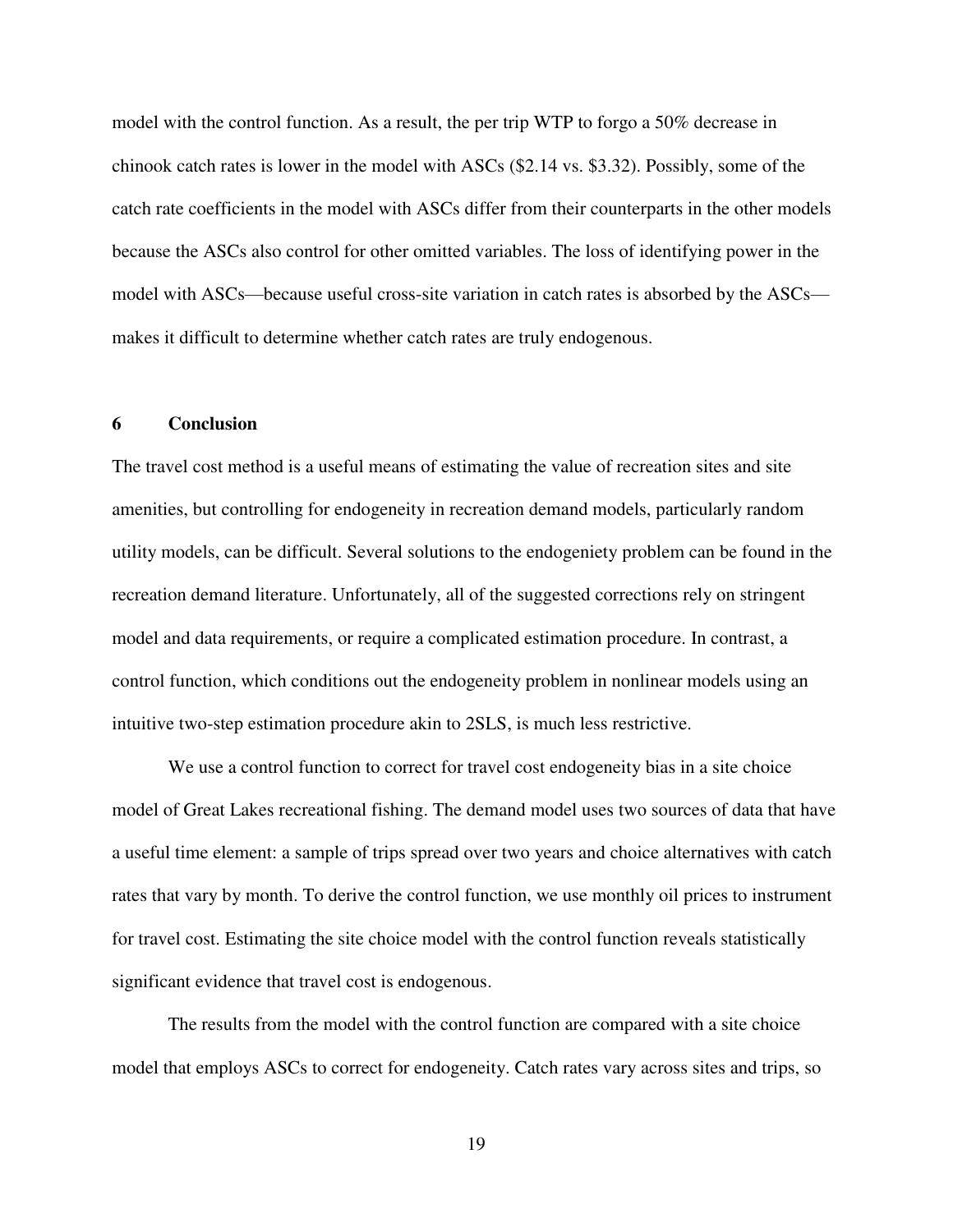the catch rate parameters can be estimated even with ASCs in the site choice model. However, we find running the model with ASCs yields imprecisely estimated catch rate effects. Furthermore, the site-specific effects are not well identified when the ASCs are regressed on the site-specific characteristics. In contrast, we find that the control function corrects for travel cost endogeneity and preserves identification of all the parameters.

We find ignoring travel cost endogeneity biases the travel cost parameter estimate downward toward zero, a result which is robust because both the model with ASCs and the model with the control function identify the same level of bias. However, compared with the point estimate of the parameter, the bias is small, and ignoring the endogeneity does not meaningfully skew estimates of WTP. These results suggest that travel cost endogeneity may not be a problem in valuing Great Lakes recreational fishing, although this conclusion may not extend to other recreational activities. Von Haefen and Phaneuf (2008), Jakus et al. (2010) and Abidoye et al. (2012), in models of moose hunting, off-highway driving and lake recreation, respectively, all find that the travel cost coefficient is biased toward zero and that the magnitude of the bias is large. Thus, testing and correcting for travel cost endogeneity will continue to be important in recreation demand modeling.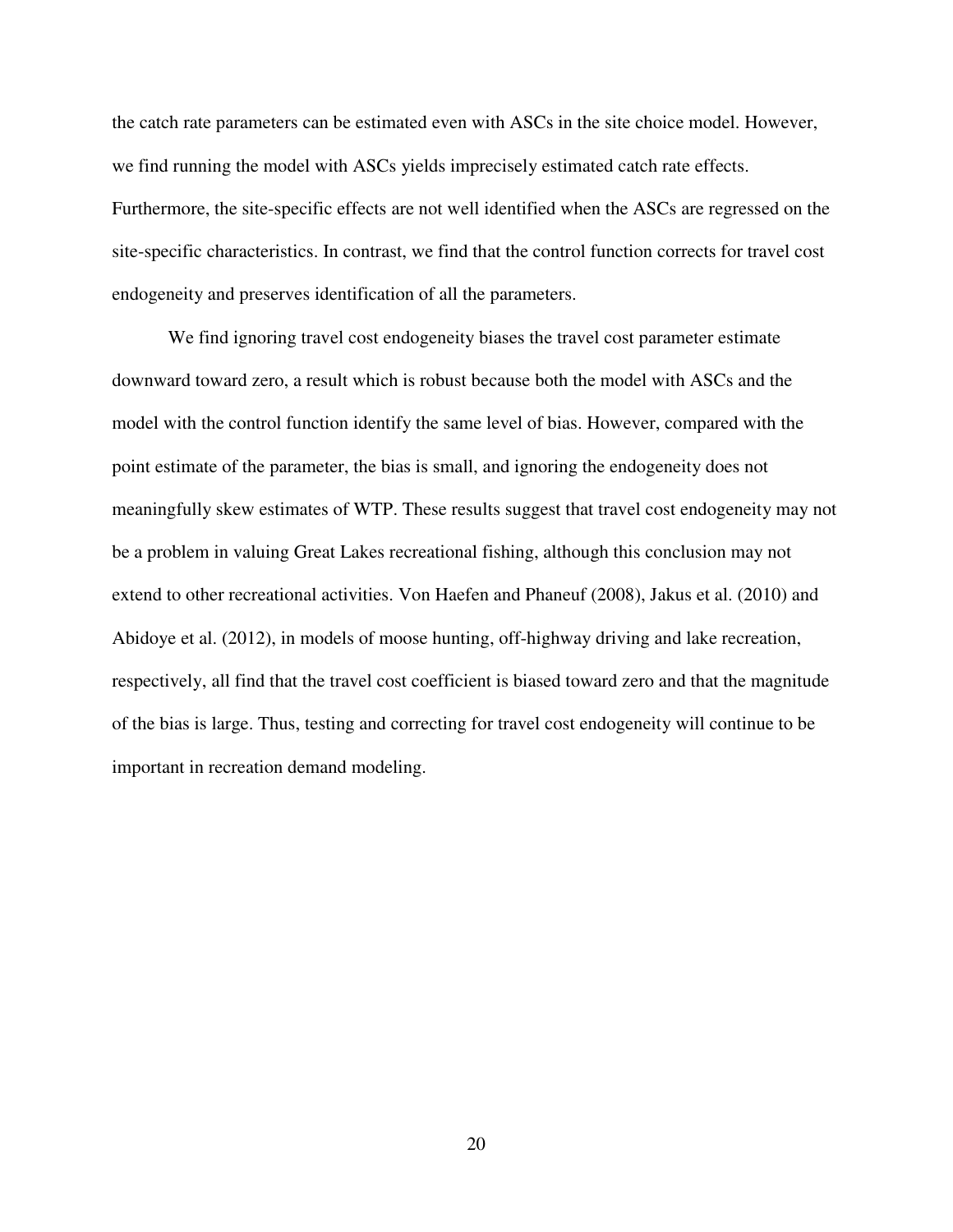#### **7 References**

- Abidoye, B.O., J.A. Herriges and J.L. Tobias (2012). Controlling for Observed and Unobserved Site Characteristics in RUM Models of Recreation Demand. *American Journal of Agricultural Economics* 94: 1070-1093.
- Albouy, D. (2009). What are Cities Worth? Land Rents, Local Productivity, and the Value of Amenities. NBER Working Paper No. 14981.
- American Automobile Association (AAA). *Your Driving Costs: 2008 Edition*.
- American Automobile Association (AAA). *Your Driving Costs: 2009 Edition*.
- Berry, S.T. (1994). Estimating Discrete-Choice Models of Product Differentiation. *RAND Journal of Economics* 25: 242-262.
- Berry, S., J. Levinson and A. Pakes (1995). Automobile Prices in Market Equilibrium. *Econometrica* 63: 841-890.
- Deller, S.C., S.T. Tsung-Hsiu, D.W. Marcouiller and D.B.K. English (2001). The Role of Amenities and Quality of Life In Rural Economic Growth. *American Journal of Agricultural Economics* 83: 352-365.
- Energy Information Administration (EIA). *Michigan Total Gasoline Through Company Outlets Price by All Sellers (Dollars per Gallon)*. Accessed online at http://tonto.eia.gov/dnav/ pet/hist/LeafHandler.ashx?n=PET&s=EMA\_EPM0\_PTC\_SMI\_DPG&f=M.
- Englin, J. and T.A. Cameron (1996). Augmenting Travel Cost Models with Contingent Behavior Data. *Environmental and Resource Economics* 7: 133-147.
- Hausman, J.A., G.K. Leonard and D. McFadden (1995). A Utility-Consistent, Combined Discrete Choice and County Data Model Assessing Recreational Use Losses Due to Natural Resource Damage. *Journal of Public Economics* 56: 1-30.
- Hynes, S., N. Hanley and E. Garvey (2007). Up the Proverbial Creek without a Paddle: Accounting for Variable Participant Skill Levels in Recreational Demand Modelling. *Environmental and Resource Economics* 36: 413-426.
- Imbens, G.W. and Wooldridge, J.M. (2007). What's New in Econometrics. Unpublished notes, National Bureau of Economic Research, Summer Institute 2007. Accessed online at http://www.nber.org/WNE/lect\_1\_match\_fig.pdf.
- Jakus, P.M., J.E. Keith, L. Liu and D. Blahna (2010). The Welfare Effects of Restricting Off-Highway Vehicle Access to Public Lands. *Agricultural and Resource Economics Review*, 39: 89-100.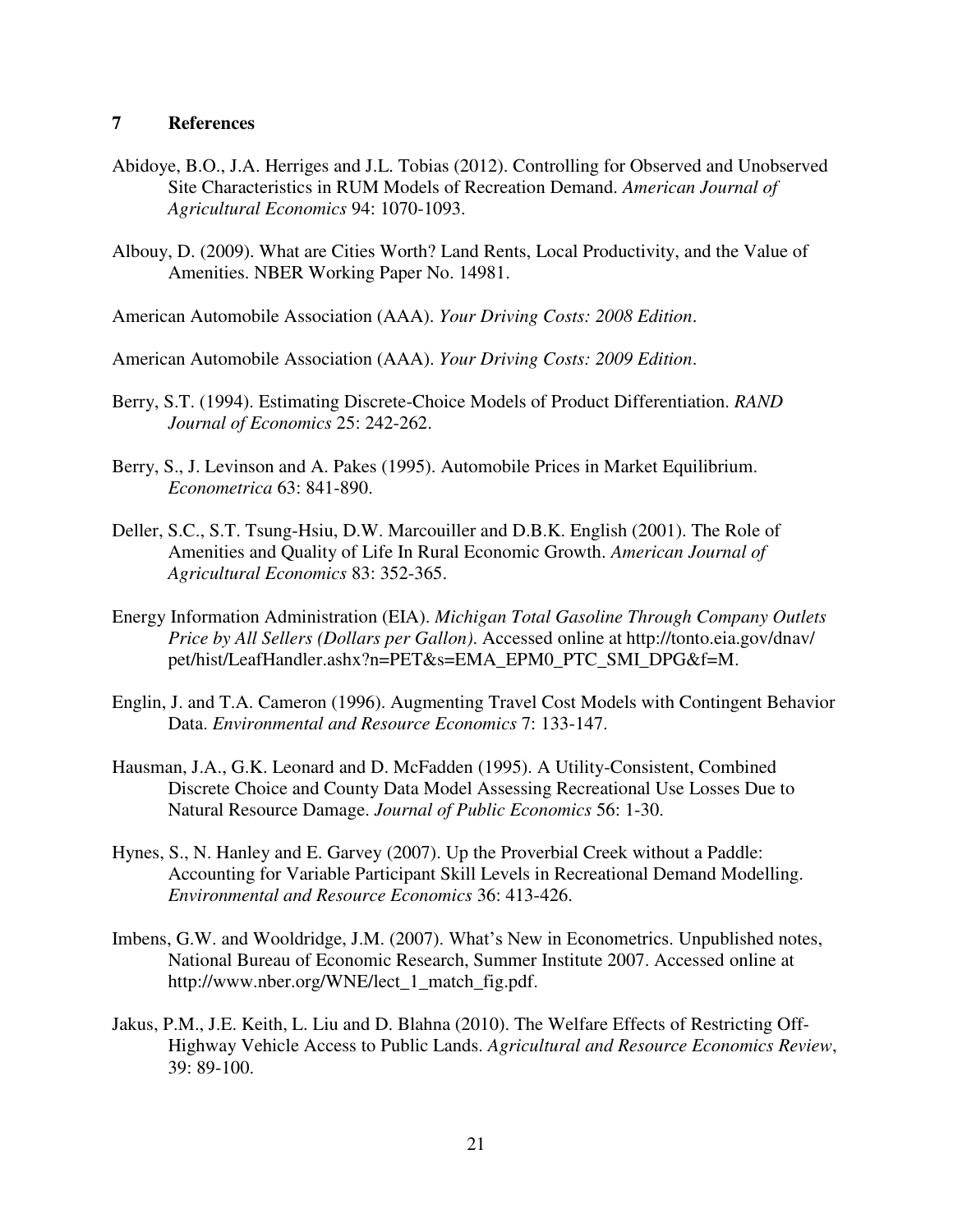- Jones, C.A. and F. Lupi (2000). The Effect of Modeling Substitute Activities on Recreational Benefit Estimates. *Marine Resource Economics* 14: 357-274.
- Kikuchi, H (1986). Segmenting Michigan's Sport Fishing Market: Evaluation of Two Approaches. PhD Dissertation, Department of Agricultural Economics, Michigan State University.
- Liu, X., M.E. Lovely and J. Ondrich (2011). The Location Decisions of Foreign Investors in China: Untangling the Effect of Wages Using a Control Function Approach. *The Review of Economics and Statistics* 92:160-166.
- Moeltner, K. and R. von Haefen (2011). Microeconometric Strategies for Dealing with Unobservables and Endogenous Variables in Recreation Demand Models. *American Review of Resource Economics* 3: 375-296.
- Morey, E. and D.M. Waldman (1998). Measurement Error in Recreation Demand Models: The Joint Estimation of Participation, Site Choice, and Site Characteristics. *Journal of Environmental Economics and Management* 35: 262-276.
- Murdock, J. (2006). Handling Unobserved Site Characteristics in Random Utility Models of Recreation Demand. *Journal of Environmental Economics and Management* 51: 1-25.
- Parsons, G.R. (1991). A Note on Choice of Residential Location in Travel Cost Demand Models. *Land Economics* 67: 360-364.
- Petrin, A. and K. Train (2006). Control Function Corrections for Unobserved Factors in Differentiated Product Models. Paper presented at Society for Economic Dynamics 2006 Meeting.
- Petrin, A. and K. Train (2010). A Control Function Approach to Endogeneity in Consumer Choice Models. *Journal of Marketing Research* 47: 3-13.
- Phaneuf, D.J., J.C. Carbone and J.A. Herriges (2009). Non-Price Equilibria for Non-Marketed Goods. *Journal of Environmental Economics and Management* 57: 45-64.
- Phaneuf, D.J., V.K. Smith, R.B. Palmquist and J.C. Pope (2008). Integrating Property Value and Local Recreation Models to Value Ecosystem Services in Urban Watersheds. *Land Economics* 84: 361-381.
- Randall, A. (1994). A Difficulty with the Travel Cost Method. *Land Economics* 70: 88-96.
- Ricker-Gilbert, J., T.S. Jayne and E. Chirwa (2011). Subsidies and Crowding Out: A Double-Hurdle Model of Fertilizer Demand in Malawi. *American Journal of Agricultural Economics* 93: 26-42.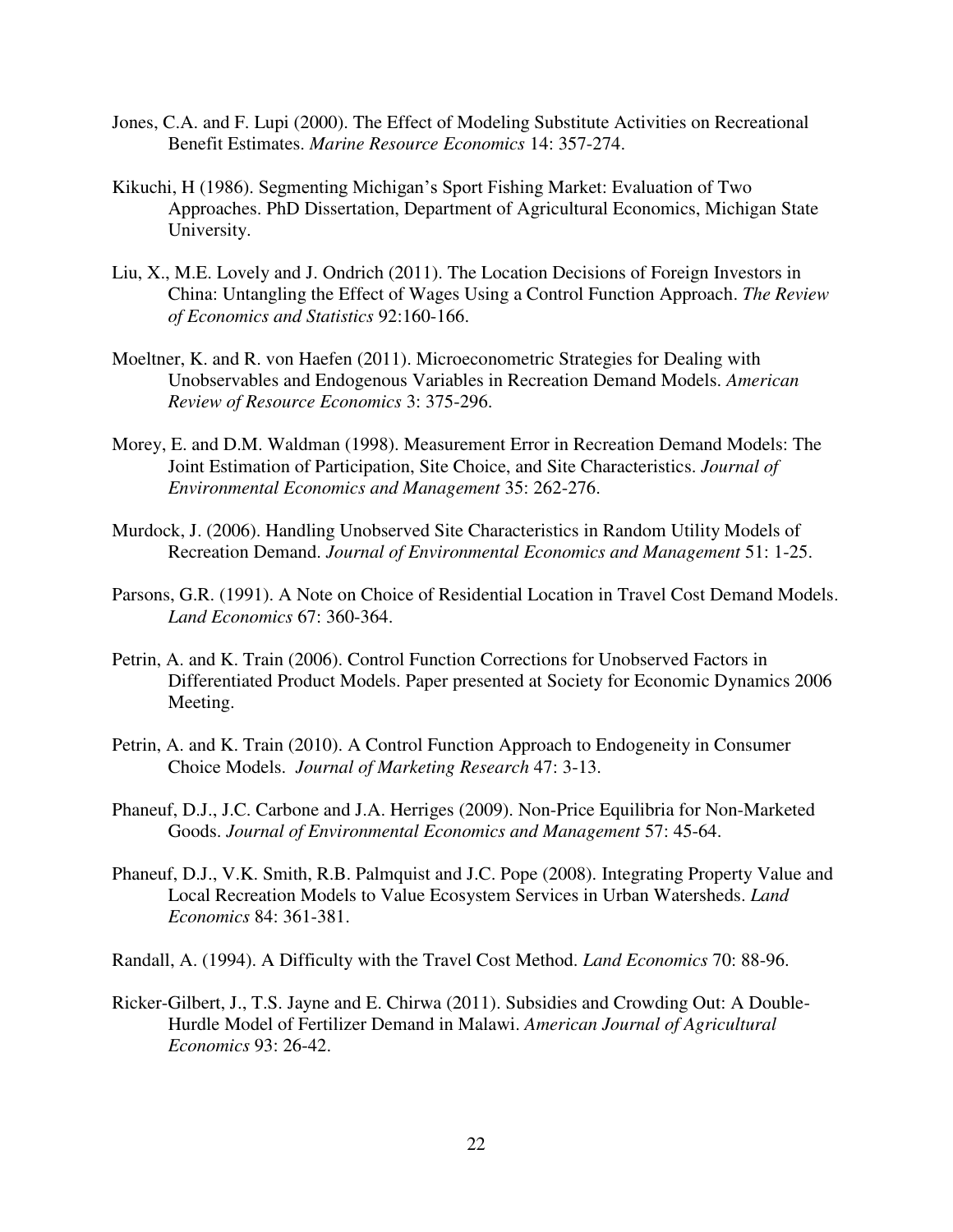- Rivers, D. and Q.H. Vuong (1988). Limited Information Estimators and Exogeneity Tests for Simultaneous Probit Models. *Journal of Econometrics* 39: 347-366.
- Simoes, J.C. (2009). Recreational Angler Surveys: Their Role and Importance Nationally and the 2008 Michigan Angler Survey. Master's Thesis, Department of Fisheries and Wildlife, Michigan State University.
- Smith, R.J. and R.W. Blundell (1986). An Exogeneity Test for a Simultaneous Equation Tobit Model with an Application to Labor Supply. *Econometrica* 54: 679-685.
- Train, K., D. McFadden and R. Johnson (2000). Discussion of Morey and Waldman's "Measurement Error in Recreation Demand Models". *Journal of Environmental Economics and Management* 40: 76-81.
- Timar, L. and D.J. Phaneuf (2009). Modeling the Human-Induced Spread of an Aquatic Invader: The Case of the Zebra Mussel. *Ecological Economics* 68: 3060-3071.
- Von Haefen, R.H. (2003). Incorporating Observed Choice into the Construction of Welfare Measures from Random Utility Models. *Journal of Environmental and Economic Management* 45: 145-165.
- Von Haefen, R.H. and D.J. Phaneuf (2008). Identifying Demand Parameters in the Presence of Unobservables: A Combined Revealed and Stated Preference Approach. *Journal of Environmental Economics and Management* 56: 19-32.
- Weber, M.A., P. Mozumder and R.P. Berrens (2012). Accounting for Unobserved Time-Varying Quality in Recreation Demand: An Application to a Sonoran Desert Wilderness. *Water Resources Research* 48.
- Weithman, A.S. and M.A. Haas (1982). Socioeconomic Value of the Trout Fishers in Lake Taneycomo, Missouri. *Transactions of the American Fisheries Society* 111: 223-230.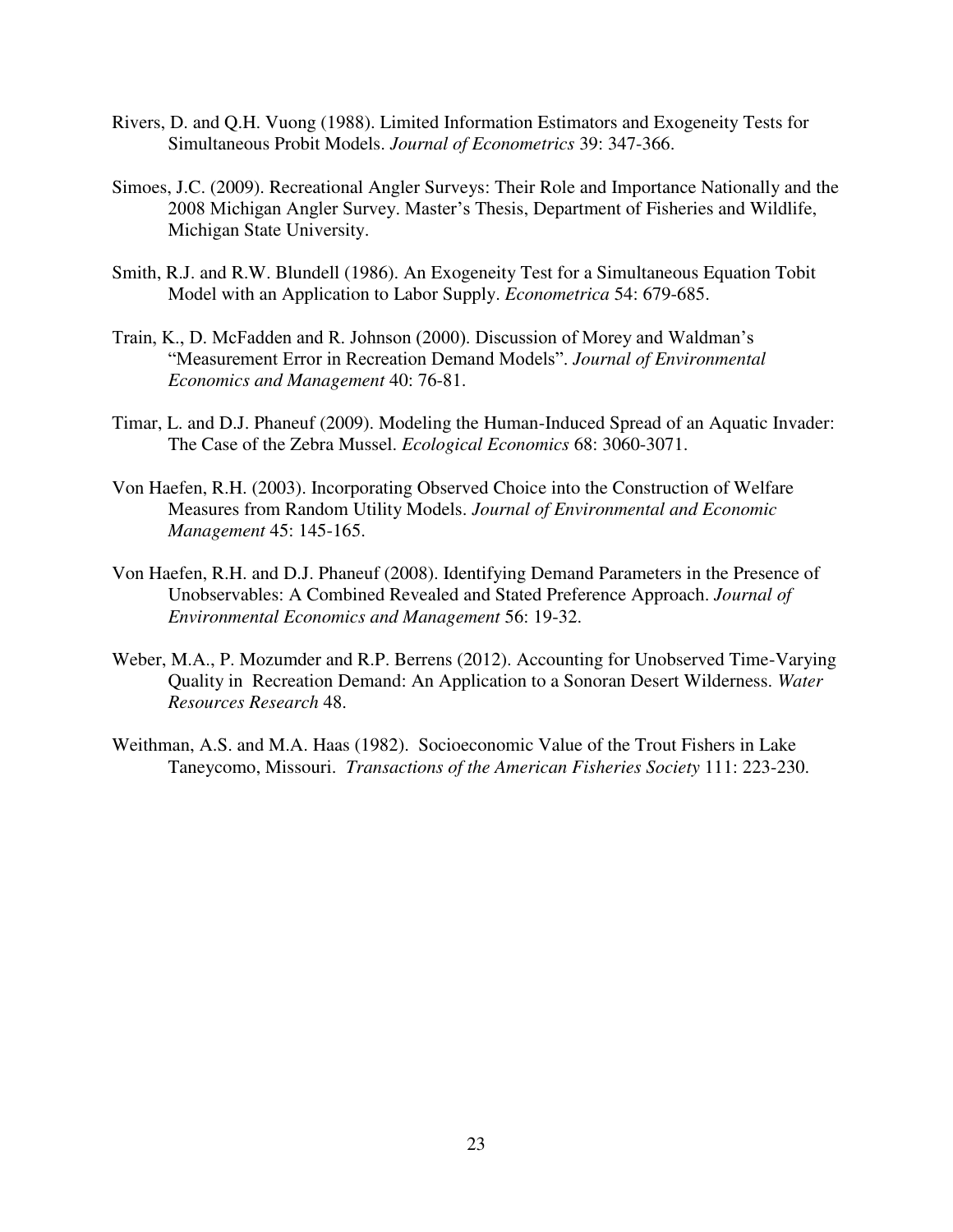## **8 Tables**

Table 1. Variable descriptions

| Name                                      | Description                                         | Mean    | <b>SD</b> |  |  |
|-------------------------------------------|-----------------------------------------------------|---------|-----------|--|--|
| <b>Site Characteristics - Catch Rates</b> |                                                     |         |           |  |  |
| CR chinook                                | Chinook (king) salmon per hour catch rate           | 0.028   | 0.055     |  |  |
| CR coho                                   | Coho salmon per hour catch rate                     | 0.007   | 0.018     |  |  |
| CR lake trout                             | Lake trout per hour catch rate                      | 0.028   | 0.108     |  |  |
| CR steelhead                              | Steelhead (rainbow trout) per hour catch rate       | 0.008   | 0.018     |  |  |
| CR walleye                                | Walleye per hour catch rate                         | 0.042   | 0.093     |  |  |
| CR yellow perch                           | Yellow perch per hour catch rate                    | 0.383   | 0.702     |  |  |
| Site Characteristics - Other              |                                                     |         |           |  |  |
| Urban                                     | Site partially urban as defined by U.S. Census 2000 | 0.600   | 0.490     |  |  |
| Highway                                   | Adjacent to a state highway                         | 0.945   | 0.229     |  |  |
| <i>Bayorseaway</i>                        | Adjacent to a major Great Lakes bay or seaway       | 0.434   | 0.496     |  |  |
| Warmwater                                 | Warm water alternative of the site                  | 0.500   | 0.500     |  |  |
| <b>Angler Characteristics</b>             |                                                     |         |           |  |  |
| <i>Distance</i>                           | Distance, in miles, to fishing site                 | 125.113 | 55.112    |  |  |
| Crude price                               | Crude price, in dollars/barrel, in month of trip    | 91.095  | 29.304    |  |  |
| Travel cost                               | Mileage and opportunity cost of trip, in dollars    | 171.193 | 87.879    |  |  |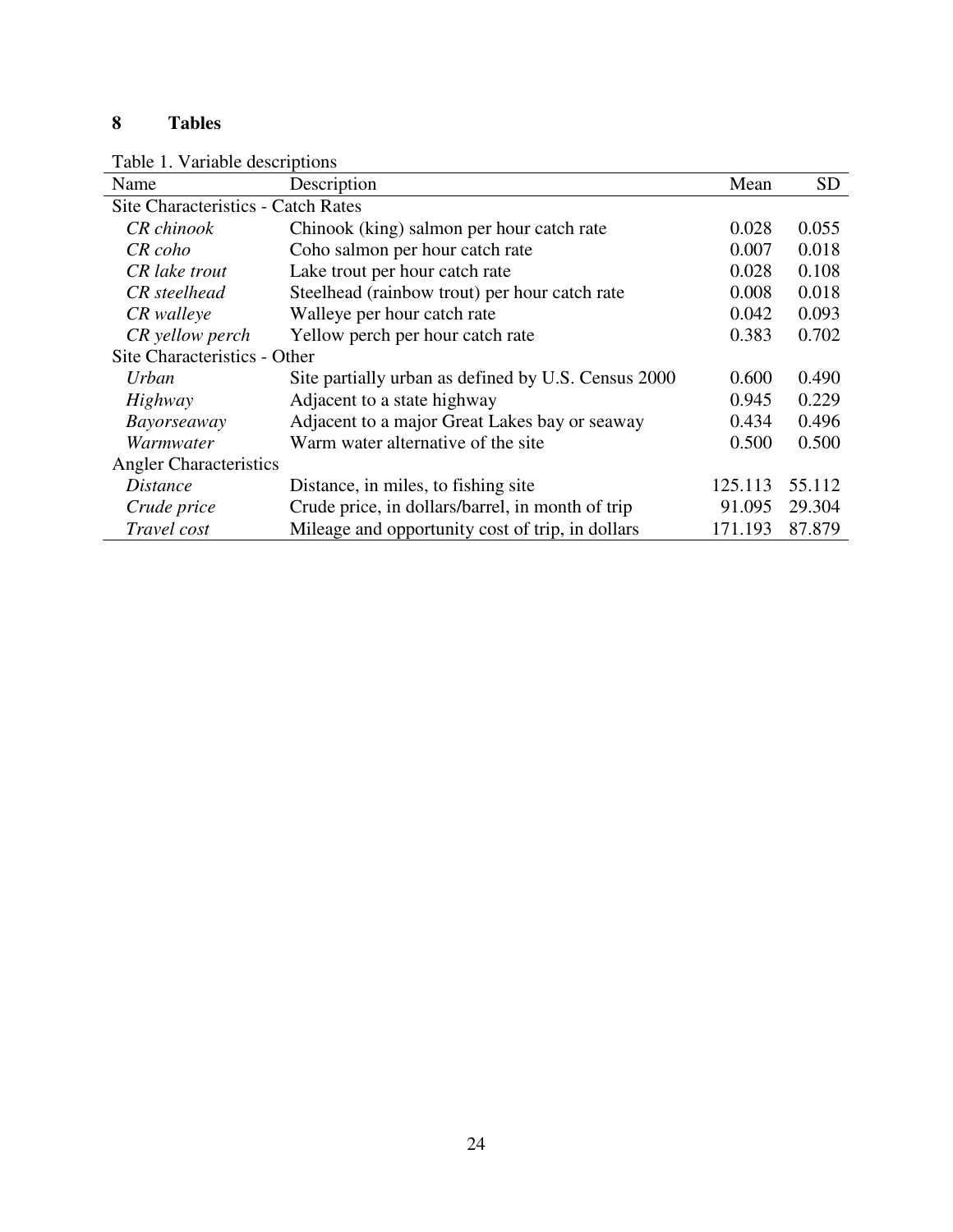| $CL$ – Only visited<br>a  |                       |             |              |             |             |              |             |              |  |
|---------------------------|-----------------------|-------------|--------------|-------------|-------------|--------------|-------------|--------------|--|
|                           | <b>Traditional CL</b> |             | alternatives |             |             | CL with ASCs |             | CL with CF   |  |
| Variable                  | Estimate              | t-stat      | Estimate     | t-stat      | Estimate    | t-stat       | Estimate    | b.<br>t-stat |  |
| Travel cost               | $*$ -0.0348           | $-46.10$    | $*$ -0.0345  | $-45.70$    | $* -0.0359$ | $-40.97$     | $*$ -0.0357 | $-28.92$     |  |
| CR chinook                | $*11.759$             | 14.10       | $*10.747$    | 12.70       | *7.996      | 4.09         | $*12.018$   | 13.43        |  |
| CR coho                   | $*6.546$              | 3.34        | $*6.236$     | 3.19        | 6.802       | 2.05         | $*6.289$    | 3.61         |  |
| CR lake trout             | 0.327                 | 0.62        | $-0.520$     | $-0.88$     | $-0.538$    | $-0.45$      | 0.338       | 0.80         |  |
| CR steelhead              | 6.657                 | 2.36        | 6.610        | 2.30        | $-4.835$    | $-1.00$      | 6.229       | 2.31         |  |
| CR walleye                | *3.927                | 12.62       | $*3.533$     | 11.31       | $*1.915$    | 4.26         | $*3.954$    | 13.07        |  |
| CR yellow perch           | $*0.318$              | 6.79        | $*0.289$     | 6.21        | 0.167       | 1.88         | $*0.303$    | 7.15         |  |
| Urban                     | $*0.716$              | 9.36        | $*0.642$     | 8.47        |             |              | $*0.727$    | 10.10        |  |
| Highway                   | $*1.801$              | 6.88        | $*1.621$     | 6.06        |             |              | $*1.799$    | 6.60         |  |
| <i>Bayorseaway</i>        | $* -1.091$            | $-9.31$     | $* -1.155$   | $-9.92$     |             |              | $* - 1.134$ | $-9.08$      |  |
| Bayorseaway*<br>Warmwater | $*1.748$              | 15.24       | $*1.870$     | 16.19       |             |              | $*1.753$    | 14.71        |  |
| <b>Control Function</b>   |                       |             |              |             |             |              | $*0.011$    | 3.26         |  |
| <b>Trips</b>              |                       | 2233        |              | 2233        |             | 2233         |             | 2233         |  |
| Log likelihood            |                       | $-4184.530$ |              | $-4091.505$ |             | $-3645.443$  |             | $-4174.000$  |  |

Table 2. Site choice model parameter estimates

a Alternative specific constant estimates are withheld for brevity.

b Derived from standard errors calculated from bootstrapping with 250 replications.

\*Significant at the 1 percent level.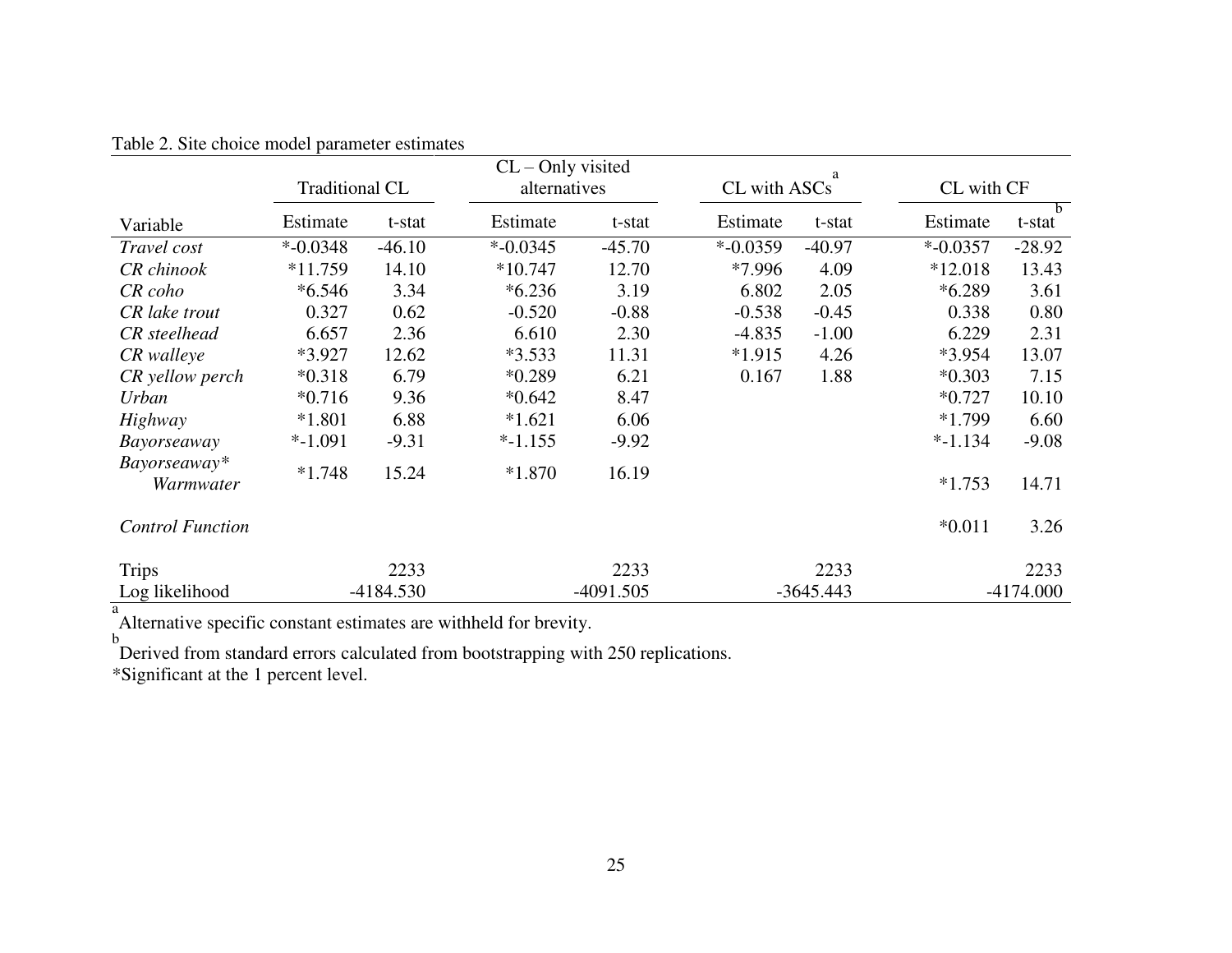Table 3. ASCs second-step regression

| $-0.469$ | $-1.69$ |
|----------|---------|
| $-0.298$ | $-0.67$ |
| $-0.157$ | $-0.47$ |
| $*1.260$ | 2.94    |
| $-0.917$ | $-2.11$ |
|          | 0.135   |
|          |         |

\*Significant at the 1 percent level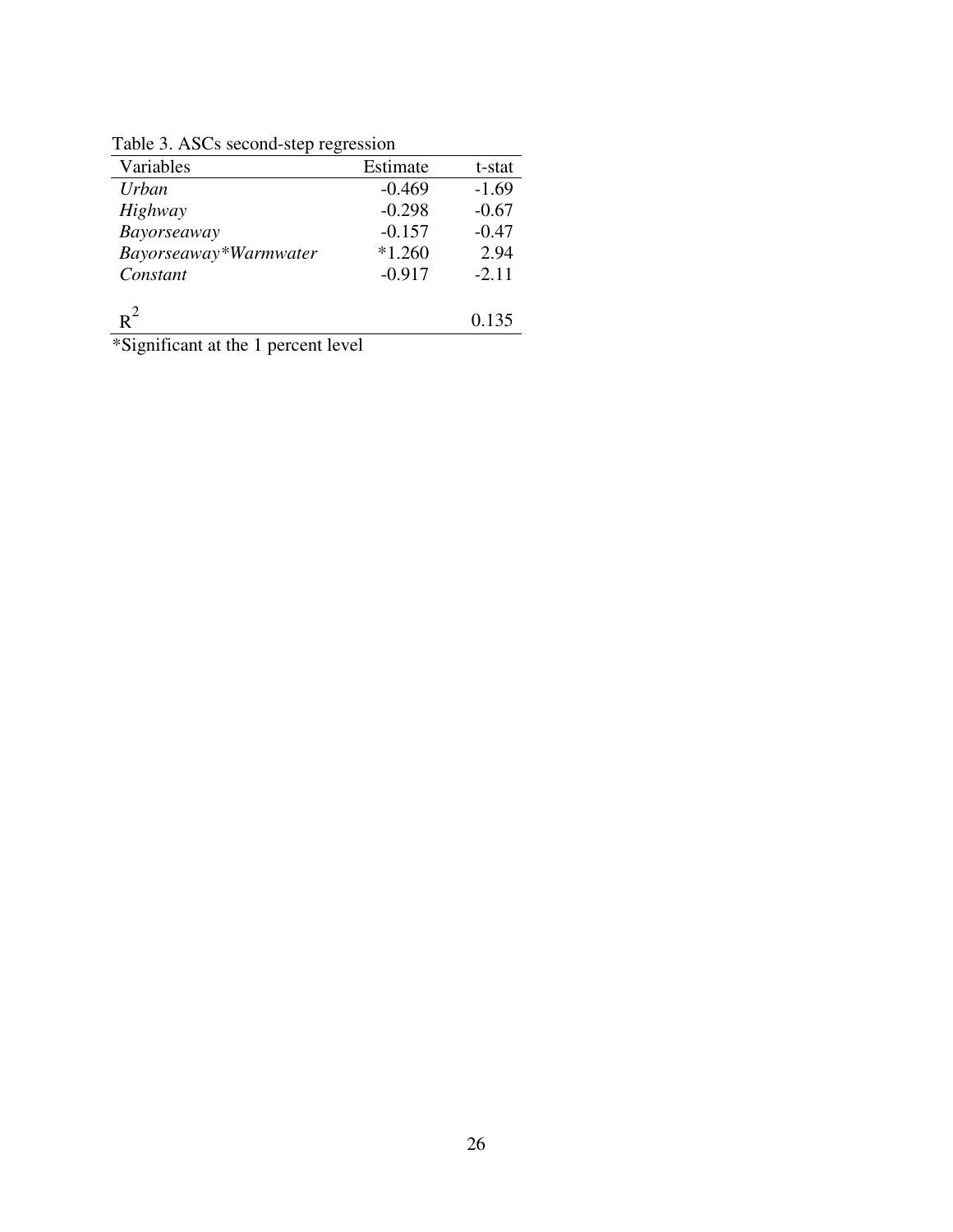| a<br>Variables        | Estimate     | t-stat   |
|-----------------------|--------------|----------|
| <b>CR</b> chinook     | $-3.354$     | $-0.97$  |
| CR coho               | $-17.262$    | $-1.73$  |
| CR lake trout         | $-1.542$     | $-1.08$  |
| <b>CR</b> steelhead   | 20.799       | 2.02     |
| CR walleye            | 2.573        | 1.28     |
| CR yellow perch       | $* - 1.482$  | $-5.94$  |
| <b>Urban</b>          | 0.272        | 0.84     |
| Highway               | 0.091        | 0.13     |
| Bayorseaway           | $* -4.617$   | $-11.19$ |
| Bayorseaway*Warmwater | 0.623        | 1.13     |
| January08             | $* -24.801$  | $-9.42$  |
| February08            | $* -20.931$  | $-7.72$  |
| March08               | $*-16.965$   | $-6.10$  |
| April08               | $* -25.238$  | $-9.77$  |
| May08                 | $* - 50.019$ | $-26.93$ |
| June08                | $*-62.161$   | $-36.43$ |
| July08                | $* -60.685$  | $-36.55$ |
| August08              | $*-40.732$   | $-25.08$ |
| September08           | $*-15.863$   | $-9.82$  |
| October08             | $*13.310$    | 8.05     |
| November08            | *37.803      | 19.87    |
| December08            | *58.344      | 28.41    |
| January09             | *62.999      | 34.75    |
| February09            | *65.689      | 37.47    |
| March09               | $*40.851$    | 21.25    |
| April09               | $*41.156$    | 23.01    |
| May09                 | *39.095      | 22.53    |
| June09                | $*20.687$    | 12.13    |
| July09                | *22.582      | 11.75    |
| August09              | $*14.431$    | 4.57     |
| September09           | *35.483      | 13.78    |
| October09             | $*67.224$    | 11.12    |
| Crudeprice*Distance   | $*0.014$     | 476.88   |
| Constant              | *25.978      | 14.93    |
| $\mathbf{R}^2$        |              | 0.709    |

Table 4. Travel cost equation parameter estimates

a The omitted category in the set of month-year dummy variables is all trips taken prior to January, 2008.

\*Significant at the 1 percent level